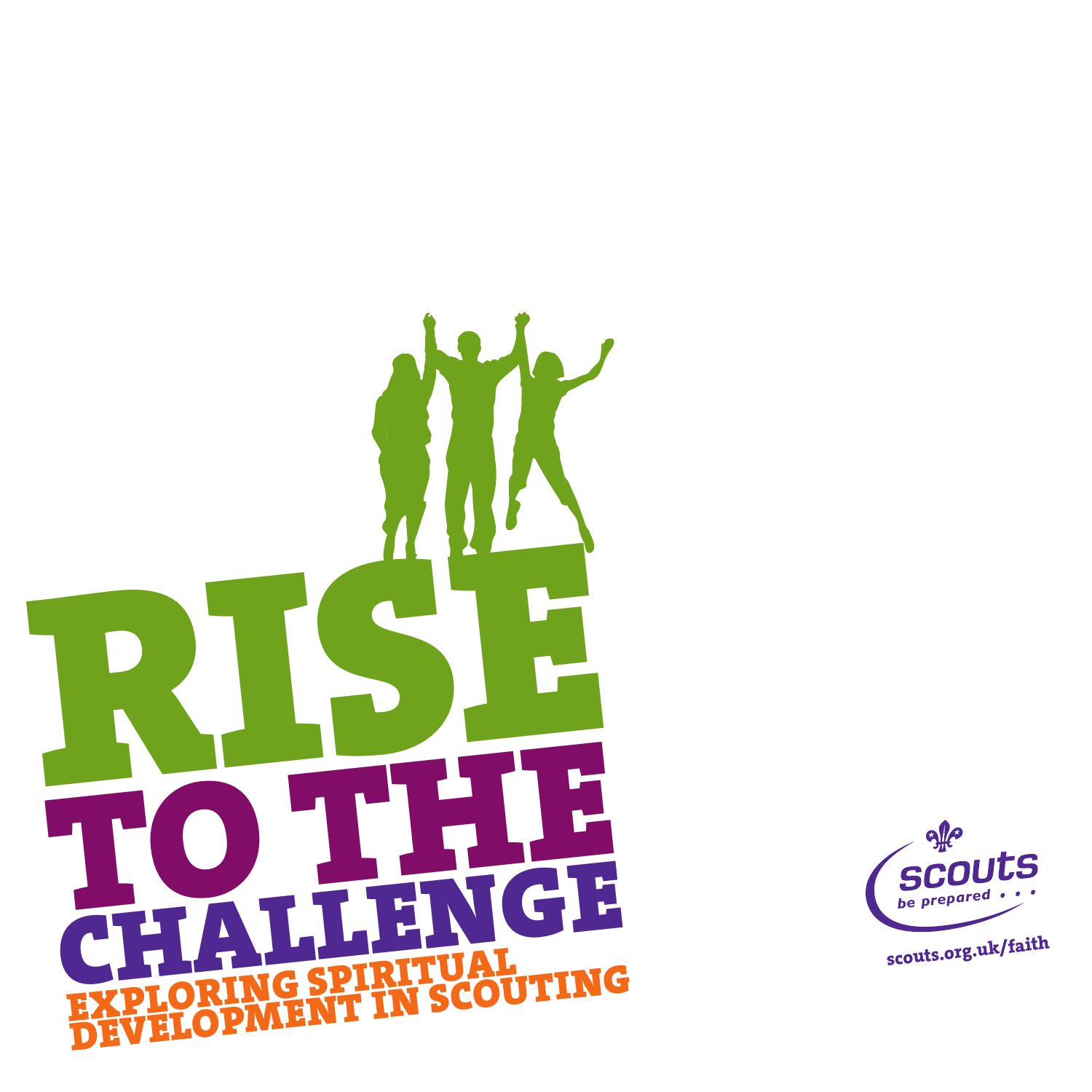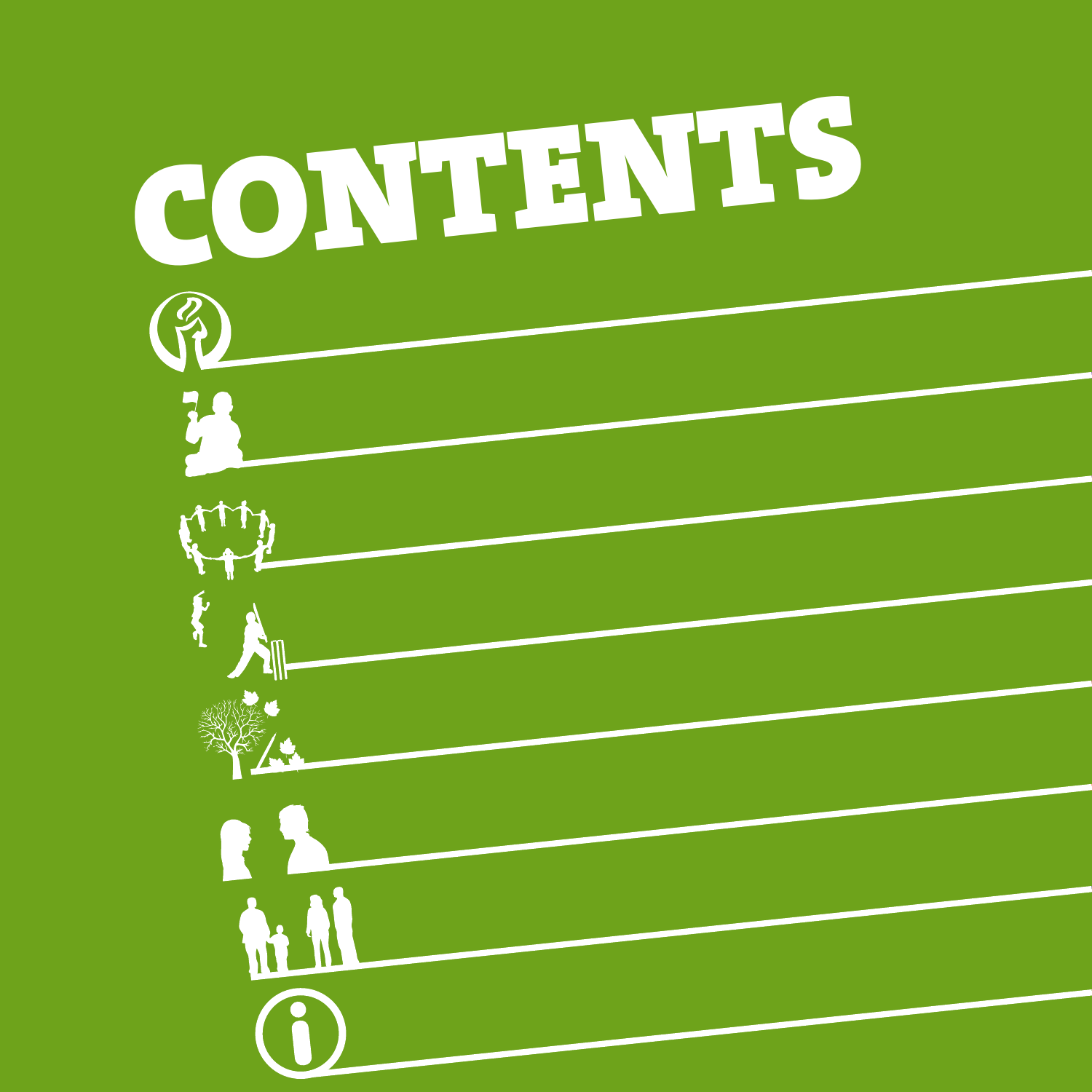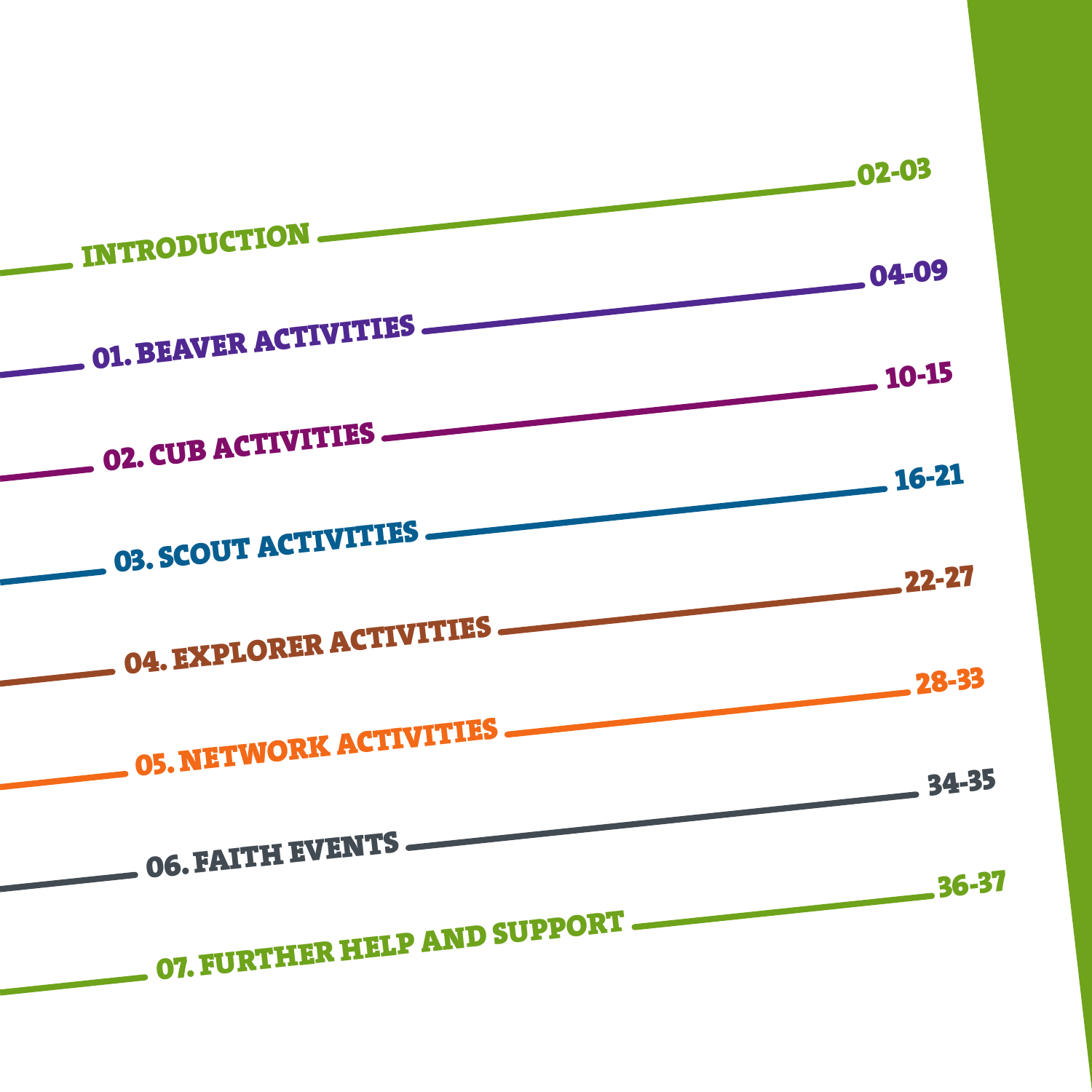# WELCOME

## WHAT IS SPIRITUAL DEVELOPMENT IN SCOUTING?

Well a good a place to start is the purpose of Scouting, which is to 'actively engage and support young people in their personal development, empowering them to make a positive contribution to society'. This development process can happen in many ways, but especially through the programmes we deliver. We know from research that the zone or self development area relating to spiritual development is the one that our leaders often find most challenging to deliver. The aim of this resource is to help you as leaders become confident and knowledgeable when supporting young people in their spiritual development.

Spiritual development is broken down into five key principles. These principles are at the heart of the Balanced Programme and enable all ages to engage with them.

Spiritual development runs through all of the zones and self development areas so it can be easily integrated across the programme. Aspects of it can then be drawn out of many other activities.

#### THE FIVE PRINCIPLES IMPLY THAT LEADERS AND MEMBERS SHOULD BE ENCOURAGED TO:

- 1) develop an inner discipline and training
- 2) be involved in corporate activities with others
- 3) understand the world around them
- 4) help to create a more tolerant and caring society
- 5) discover the need for spiritual reflection.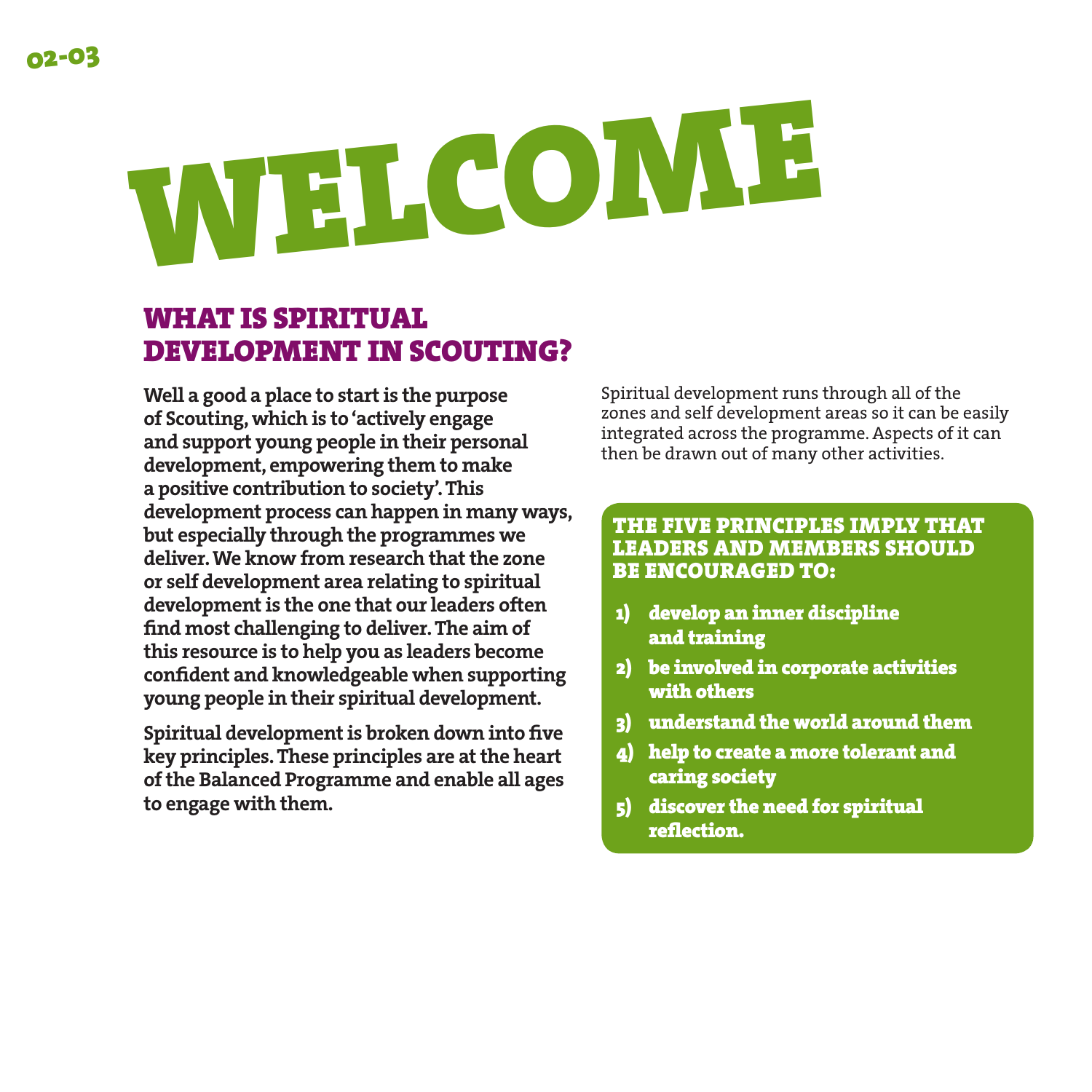### WHAT'S INSIDE?

#### The five principles of spiritual development

At the start of each chapter, you will find five principles of spiritual development relating to a specific age range. This should give you an idea of how you can help them reach the next stage of their journey and design your programme accordingly.

At any age a young person may make decisions about their own personal faith. In Scouting we aim always to provide young people with an environment in which they can follow their own faith, as well as developing respect for the views of others.

#### Programme ideas

The resource also contains an activity for each area of spiritual development, for each of the five sections. The programmes ideas vary in length. It could be an activity or game within a meeting; one that lasts the length of the whole meeting, or one that runs across a number of consecutive meetings. Although the activities are arranged under specific sections, many of them can be adapted to work with any of the sections. Additional activities can be found on Programmes Online at www.scouts.org.uk/pol

#### Faith events

The final part of this resource lists some place where you can find information about organising faith events as well as sources of further support and help.

We trust that you will find this resource helpful in planning and delivering quality programmes around spiritual development. If may just be a case of recognising where spiritual development is taking place within your existing programme. Either way we hope that this resource will support you.

Additional information on spiritual development can be found in factsheet FS322021 *What is Spiritual Development?* This is available online at www.scouts.org.uk/infocentre or by calling 0845 300 1818 or emailing info.centre@scout.org.uk

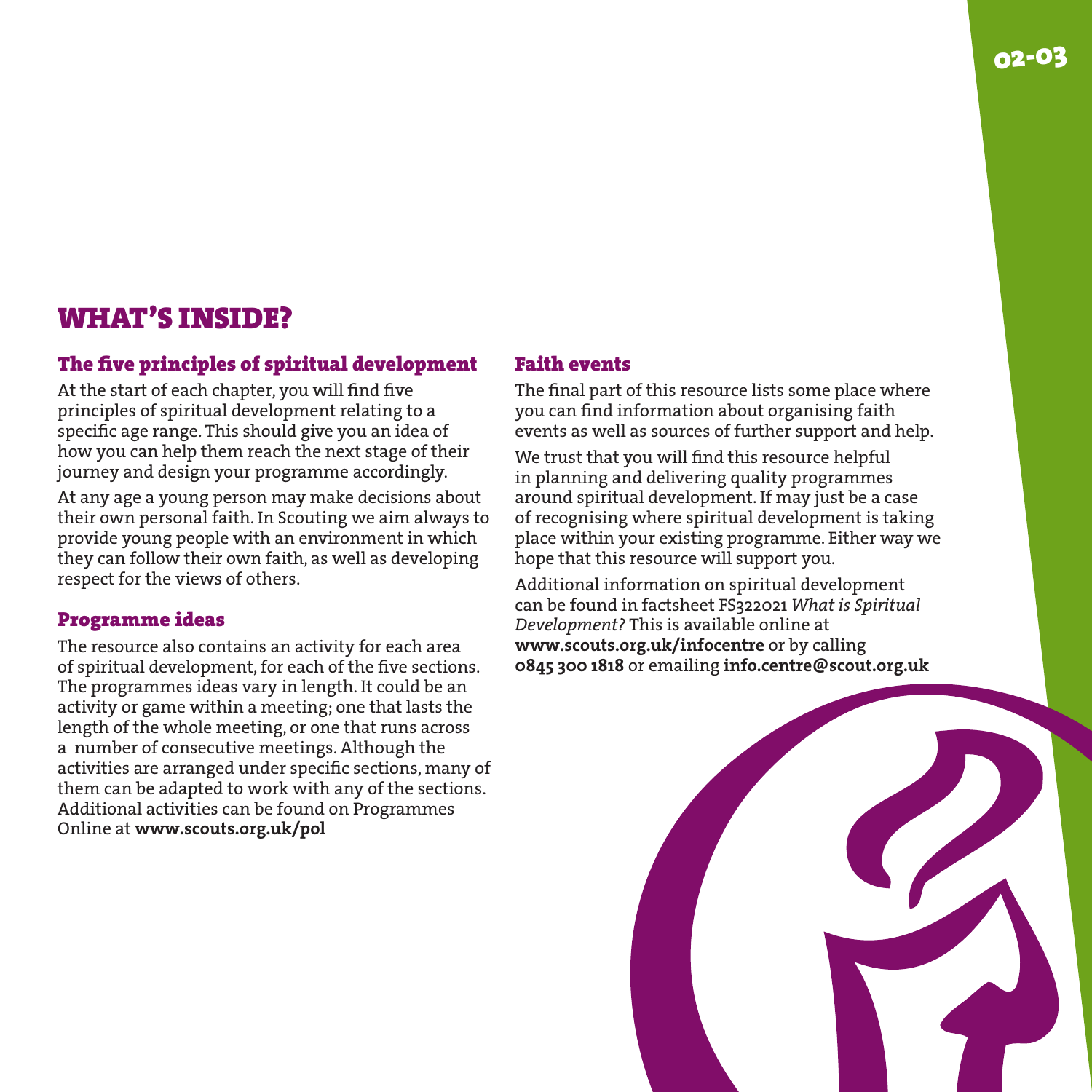04-05 01.

# The five principles below give some background on the<br>The five principles below give some background developme! different stages of a Beaver Scout's spiritual development. The activities in this chapter each contribute to one of these areas. 01. BEAVER **ACTIVITY SOME background on the Second Law Engineer School Second Law Engineer Second Law Act 2011**

#### DEVELOP AN INNER DISCIPLINE AND TRAINING

Beaver Scouts can be very impressionable and generally trust a leader's ideas. Their abilities grow through experience. They can be very open in what they say and less aware of the consequences.

#### BE INVOLVED IN CORPORATE ACTIVITIES WITH OTHERS

Beaver Scouts can be very caring, but sometimes other people's needs may have to be pointed out. When guided they will often respond to these needs. They display genuine emotions, which means that they make it clear when they enjoy the company of others, but may also sometimes seem openly 'critical' due to their lack of inhibition.

#### UNDERSTAND THE WORLD AROUND THEM

Beaver Scouts may have ideas of the world around them but will not always be able to express them clearly. Despite this, young people within this age group may have a clear understanding of concepts such as caring for nature and respecting their environment.

#### HELP TO CREATE A MORE TOLERANT AND CARING SOCIETY

Beaver Scouts will understand what upsets people and what makes them happy. They will often have a notion of respect for others and awareness that those around them need to feel happy and safe.

#### DISCOVER THE NEED FOR SPIRITUAL **REFLECTION**

Spiritual reflection is a very wide and deep activity. Beavers may be beginning to question the world around them. They will already have a sense of their own personal values and be used to saying 'thank you' and 'sorry'.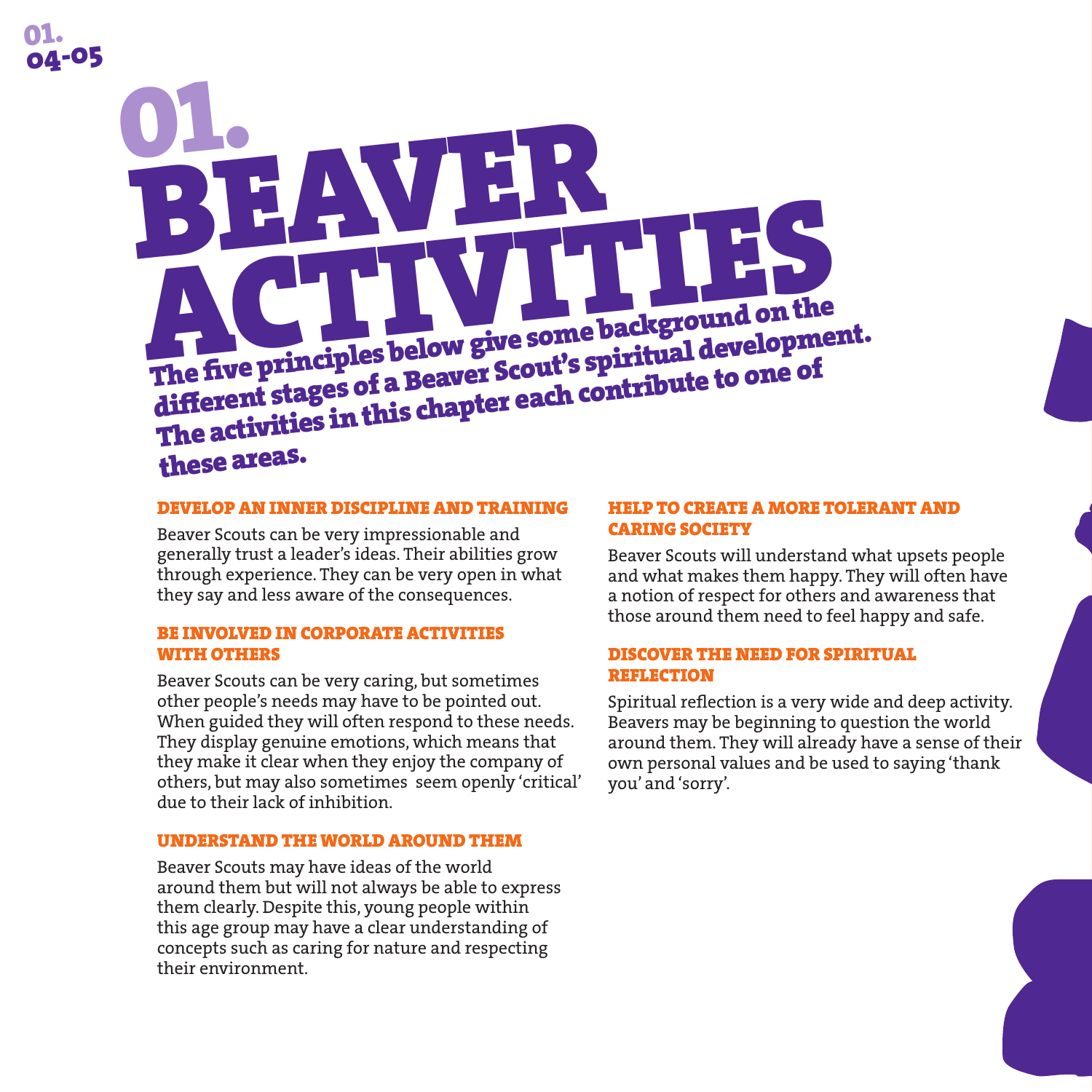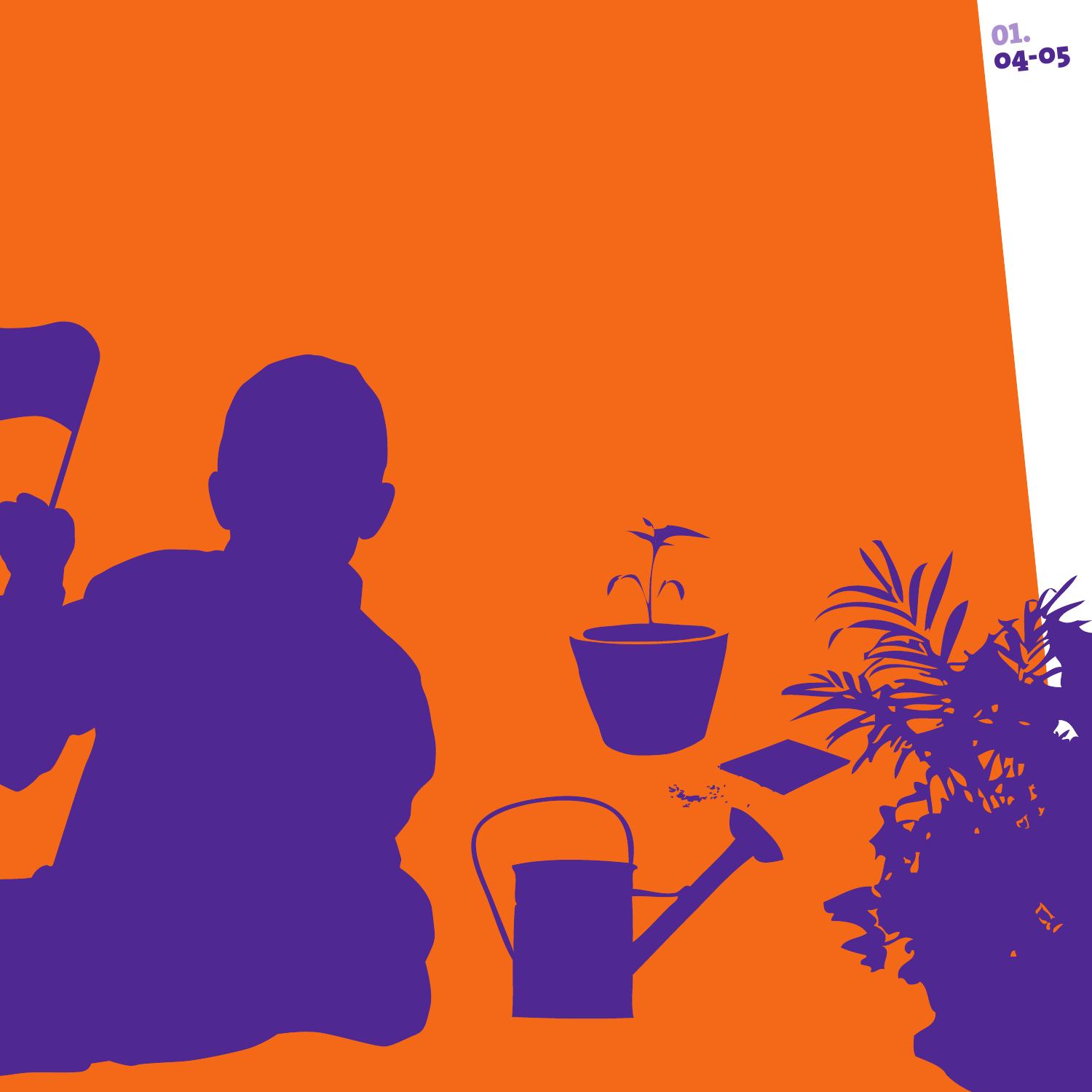#### 06-07 01.

# BEAVER NEWS

#### **Outline**

This activity stresses the need to listen to each other. It can be used as an informal Colony forum (sometimes known as a Log Chew).

#### Spiritual development

Develop an inner discipline and training

#### Time

 $5 - 15$  min

#### Equipment

A CD with some lively music and a CD player, the Colony mascot or a parcel.

#### Programme Zones

Beliefs & Attitudes | Community

#### Instructions

- 1. Arrange the Beaver Scouts in a circle.
- 2. Play some lively music.
- 3. Pass the Colony mascot or a parcel around the circle until the music stops.
- 4. The Beaver Scout holding the mascot tells everyone some news.

#### Do more

- $\rightarrow$  Try this after an outing, sleepover or school holiday.
- $\rightarrow$  Beaver Scouts can speak about their favourite part of the event.
- $\rightarrow$  Try it at an open evening when parents or visitors are present.

# WHO'S MISSING?

#### Outline

This activity encourages the Beaver Scouts to think about each other and the people around them.

#### Spiritual development

Be involved in corporate activities with others

#### Time

 $5 - 10$  min

#### Zones

Beliefs and Attitudes | Community

#### **Instructions**

- 1. Arrange the Beaver Scouts in a circle.
- 2. While they all cover their eyes, remove one Beaver Scout from the circle and get them to hide from the others.
- 3. Beaver Scouts then have to look around and decide who is missing.
- 4. They then need to say something positive about the missing person to bring him or her back.

#### Do more

- $\rightarrow$  Is there a Beaver Scout who has not attended for a few weeks? Could the Beavers make and send a card of encouragement?
- $\rightarrow$  Is a Beaver Scout ill at the moment? Could the Beavers make or send a get well card?
- $\rightarrow$  There are also opportunities here to pray for any friends, family members or pets that are unwell.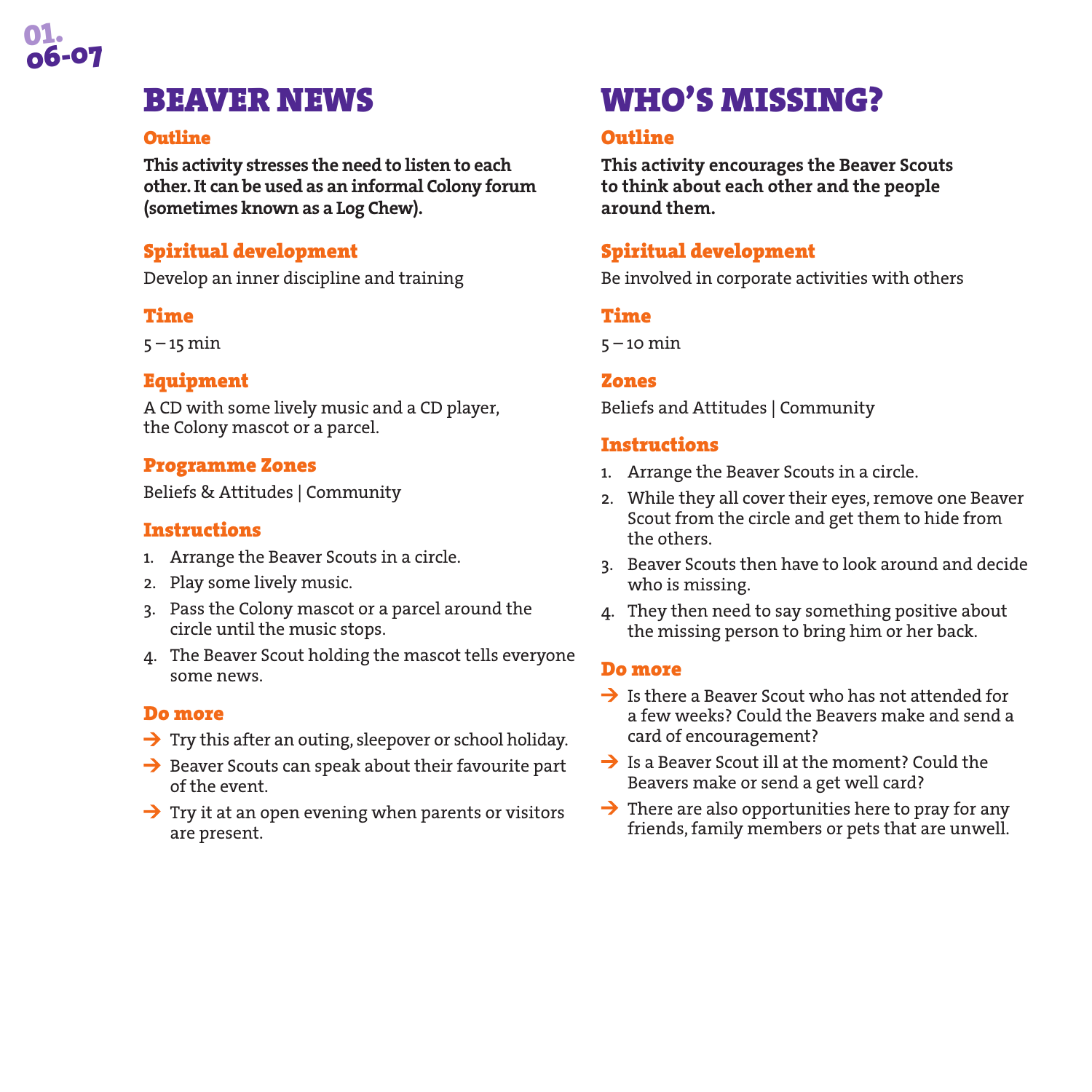# PLANT GROWTH

#### Outline

This activity develops a Beaver Scout's understanding of the natural world by teaching them what is needed for plant growth.

#### Spiritual development

Understand the world around them

#### Time

 $10 - 20$  min

#### Equipment

A packet of seeds, a watering can, a torch, a plant pot and a trowel

#### Zones

Beliefs and Attitudes | Fitness | Global Outdoors and Adventure

#### **Instructions**

- 1. Arrange the Beaver Scouts in teams or Lodges.
- 2. Lay out a variety of items in front of each team, including a packet of seeds, a watering can, a torch, a plant pot and a trowel.
- 3. The first Beaver Scout has to run and grab the item closest to them before returning to their team. The second Beaver Scout has to collect the second item, and so on until all of the objects have been collected.
- 4. At the end of the race each team has to decide which objects are necessary for growing a plant. Which are helpful and which are useless?

#### Do more

Discuss with the Beavers:

- $\rightarrow$  Does your plant need full sunlight, shade or a mixture of both?
- $\rightarrow$  What do we do if the plant does not get any rain?
- $\rightarrow$  Do we need to protect them from other pests?
- $\rightarrow$  Plant the seeds somewhere!

There are also opportunities for thanksgiving eg for food, nature or shelter. Growing something of their own is also meaningful for a harvest thanksgiving. You could also extend this to meetings about healthy eating or visits to gardens or parks.

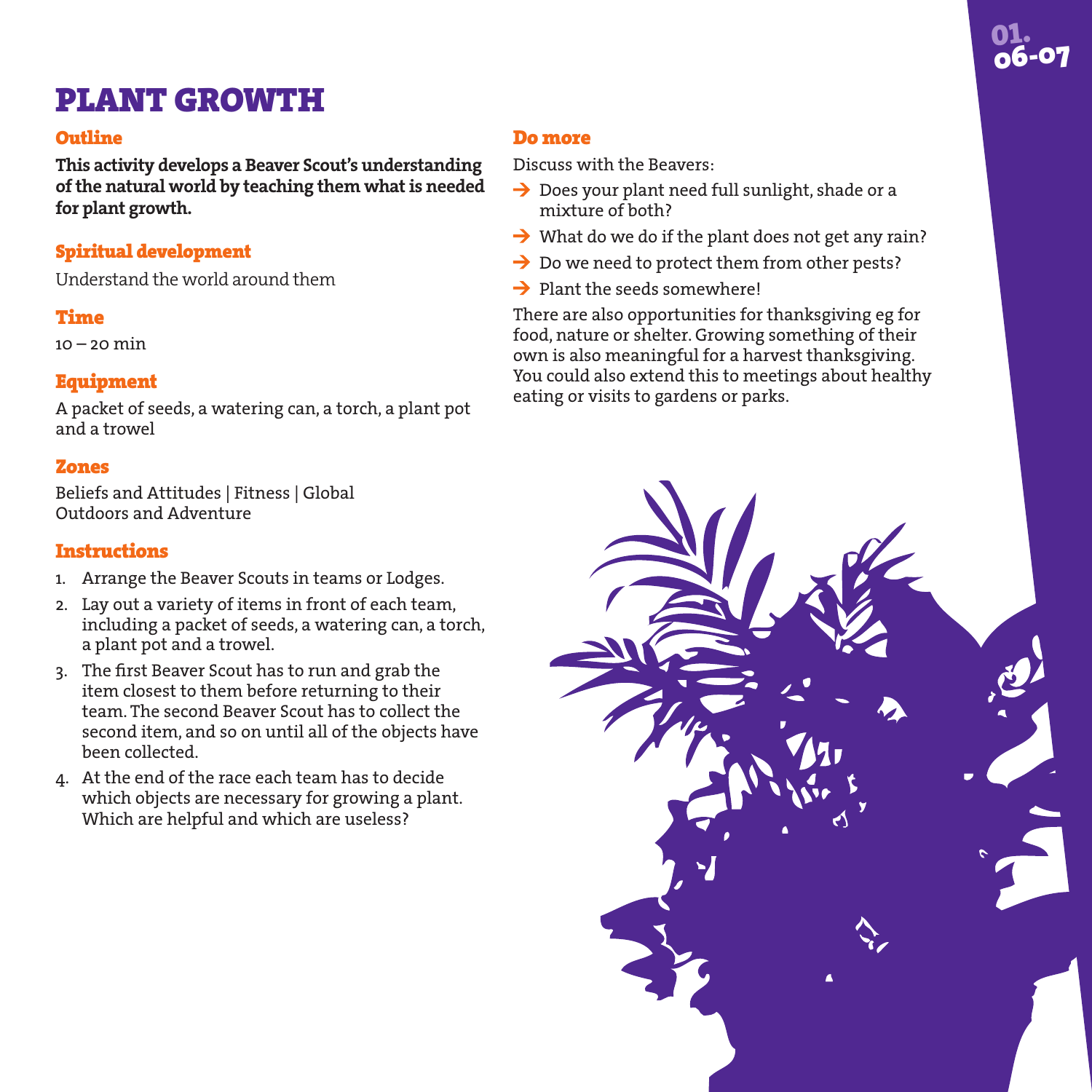# PLAY PARK

#### **Outline**

This activity helps Beavers explore why we need rules and take safety precautions, so that everyone can enjoy themselves while out and about.

#### Spiritual development

Help to create a more tolerant and caring society

#### Time

About one hour

#### Programme Zones

Beliefs and Attitudes | Community | Fitness Outdoors and Adventure

#### Instructions

- 1. Take your Colony to a local play park.
- 2. While they are enjoying the facilities ask them to think about the following:
	- Which part was your favourite?
	- What has been done to keep you safe?
	- What is still dangerous?
	- What could we do to improve safety?

#### Do more

- $\rightarrow$  At a later date this experience could be used to reflect upon some of the games we play at Beavers and why we have rules.
- $\rightarrow$  Perhaps Beaver Scouts might come up with their own rules?

# THE WORLD AROUND US

#### **Outline**

This activity encourages Beaver Scouts to think about the world we live in and reflect on a number of things that we can be grateful for as well as things we may need to work hard to protect. This can assist in Promise preparation and collectively giving thanks.

#### Spiritual development

Discover the need for spiritual reflection.

#### Time

 $20 - 30$  min

#### Equipment

Four large signs, Post-it notes, pictures from magazines, pictures from ClipArt, digital photos

#### Zones

Beliefs and Attitudes | Community | Global

#### **Instructions**

- 1. Display four large signs
	- 'People important to us'
	- 'Animals in danger'
	- 'Plants in the garden/park' (as appropriate)
	- 'What can we re-use/re-cycle'

In Lodges, pairs, or as individuals, Beaver Scouts can add their thoughts to each display.

08-09 01.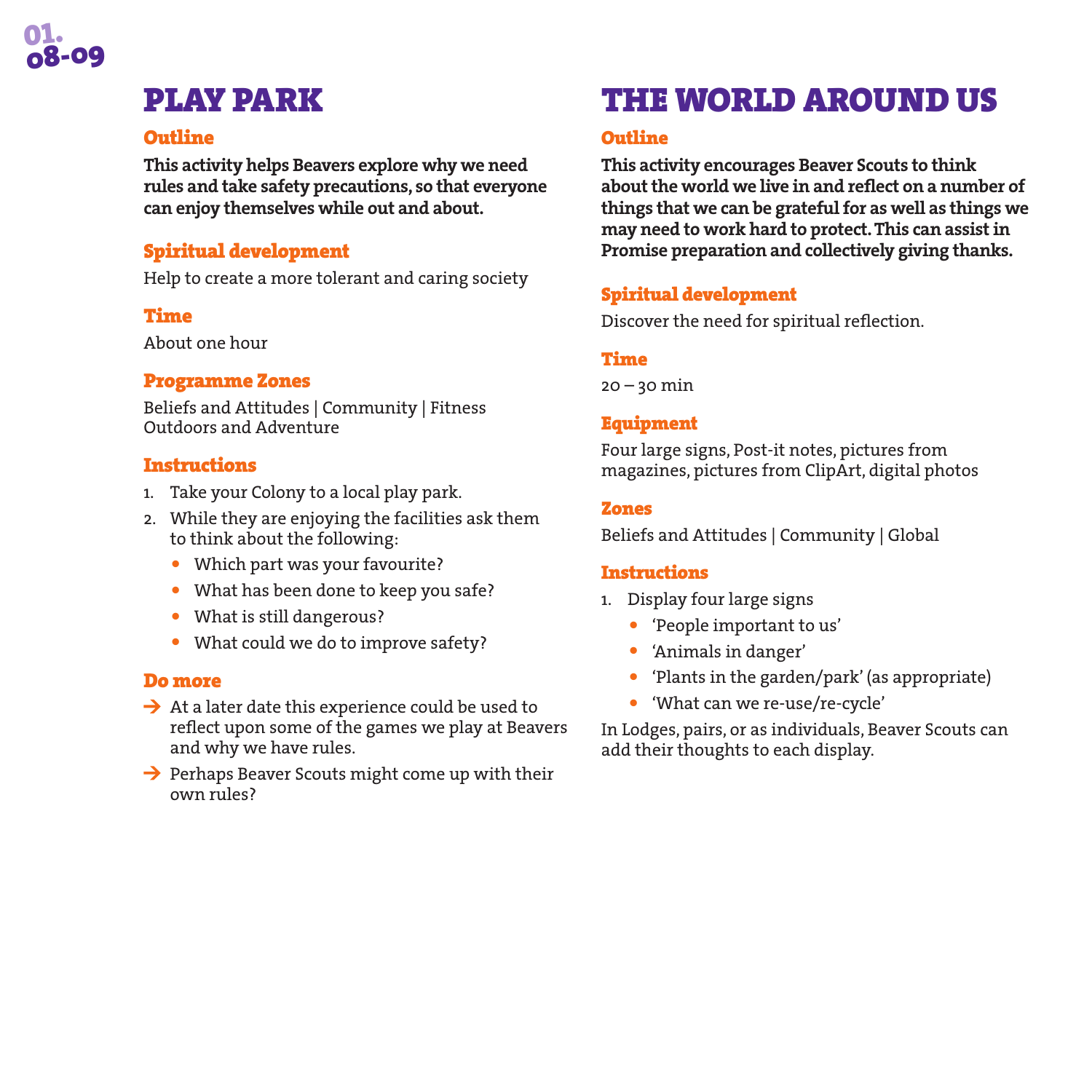This may be done by

- 
- writing on post-it notes using pictures cut from magazines using pictures from ClipArt using digital photos
- 
- 
- 2. Follow up with a group discussion:
- What makes the world a happy place? People who love us Nature to enjoy
- How do we damage the world? Too many cars Leaving the television switched on Dropping litter
- How can we look after this world? Bus/walk/cycle Re-cycle Grow more plants/trees

#### Do more

- $\rightarrow$  There are opportunities for inviting local experts or making visits.
- $\rightarrow$  This could also lead into badges and awards.

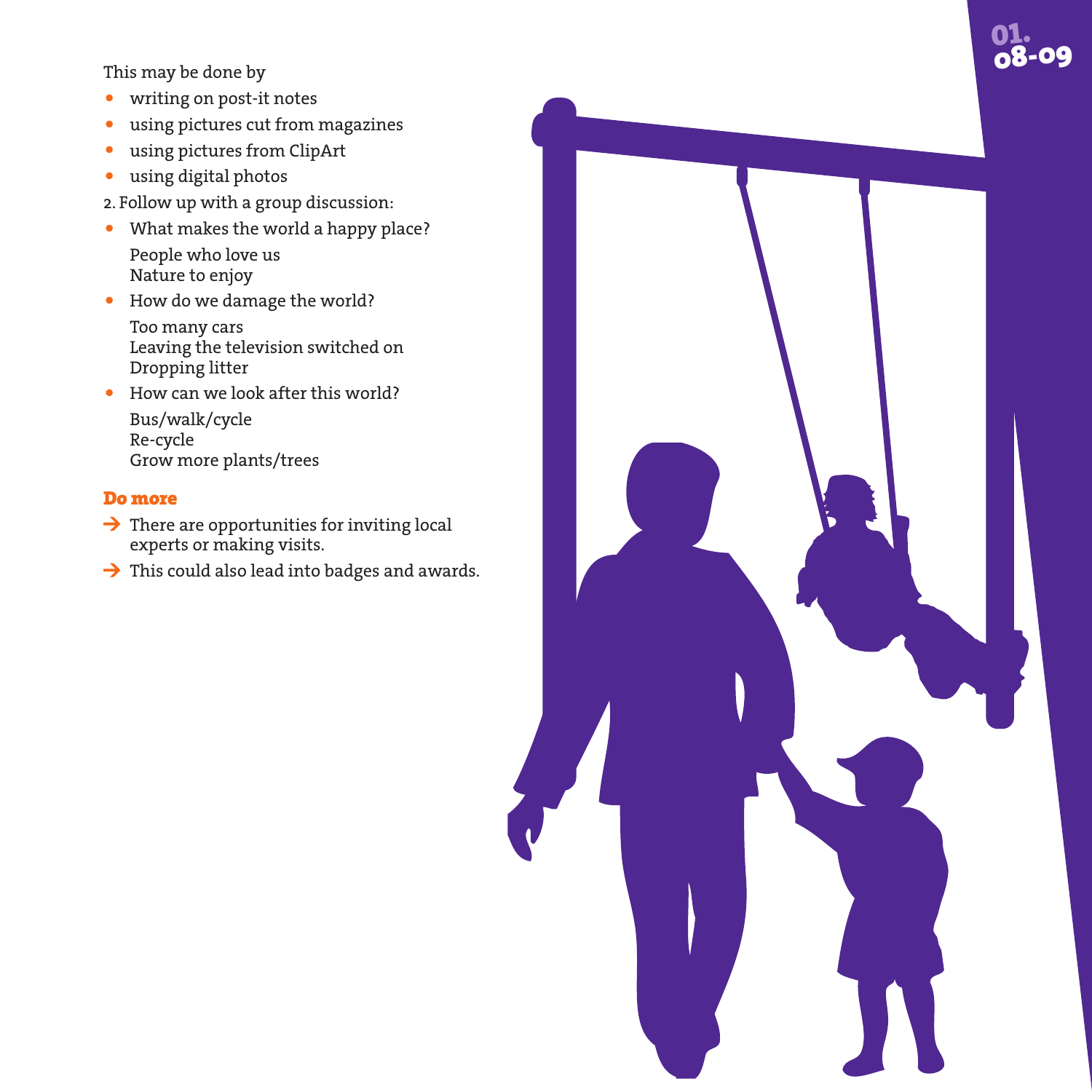#### 10-11 02.

# The five principles below give some background on the<br>The five principles below give some background on the The five principles below give some background oment. The<br>different stages of a Cub Scout's spiritual development. The<br>different stages of a Cub Scout's spiritual development. The activities in this chapter each contribute to one of these areas. 02. CUB ACTIVITIES below give some background on the South of the South of the South of the South of the South of the South of the South of the South of the South of the South of the South of the South of the South of the South of

#### DEVELOP AN INNER DISCIPLINE AND TRAINING

Cub Scouts are often enthusiastic and inquisitive and enjoy learning new things. They develop a clearer understanding of what is socially acceptable and the consequences of their actions. When developing a sectional code of conduct they will often have clear views about what should be included.

#### BE INVOLVED IN CORPORATE ACTIVITIES WITH OTHERS

Young people of this age are developing a clearer sense of their personality. Corporate activities help them to see that being involved and working with others can be valuable. They will be developing their ability to work as part of a team and learning to empathise with others.

#### UNDERSTAND THE WORLD AROUND THEM

Cub Scouts are often interested in the world around them and, given the opportunity, will discover more about it. They are open in their approach to finding out about other countries, their customs and cultures. They will be developing a more complex understanding of issues they are presented with and will be beginning to form their own opinions.

#### HELP TO CREATE A MORE TOLERANT AND CARING SOCIETY

Cub Scouts are beginning to develop a greater awareness of others but will sometimes still need guidance. They will be developing a sense of empathy and will often respond well to activities that help them understand that not everyone is the same as they are.

#### DISCOVER THE NEED FOR SPIRITUAL REFLECTION

Cub Scouts are developing a greater awareness of their own personal beliefs and attitudes, and of those around them. As they get older they will be developing a greater understanding and appreciation of different faiths.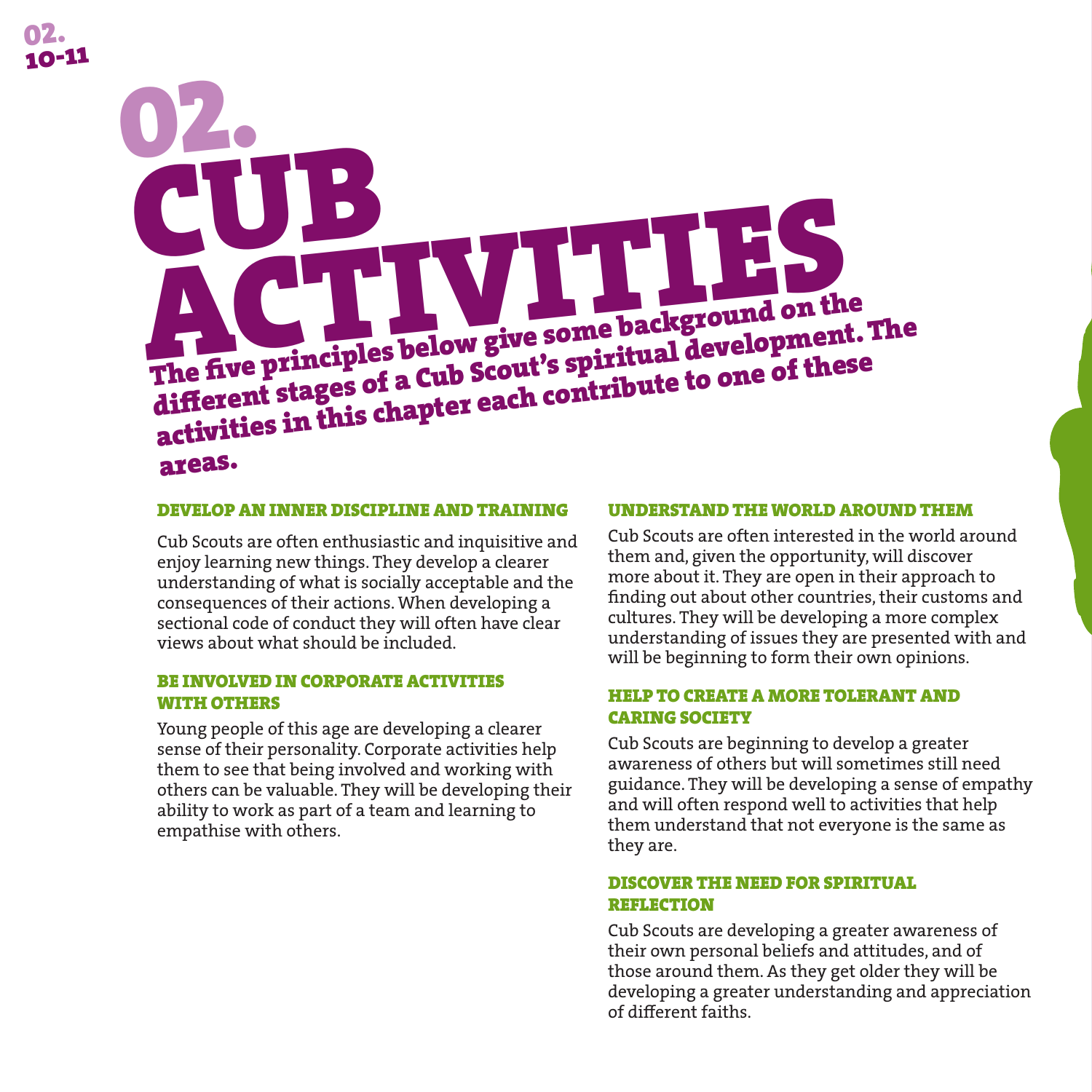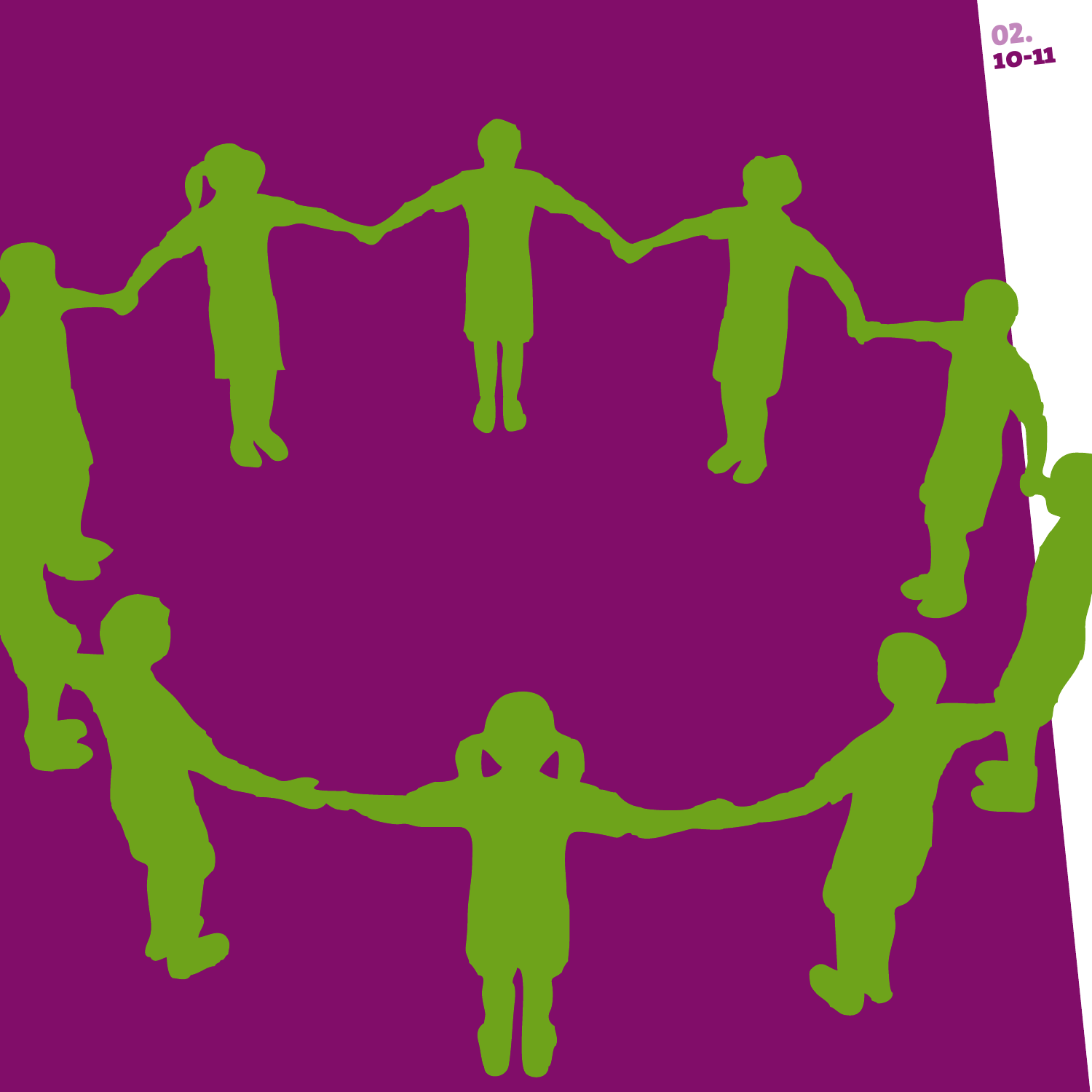# MAKING CONNECTIONS

#### Outline

This activity encourages Cub Scouts to consider why things affect them the way they do.

#### Spiritual development

Develop an inner discipline and training

#### Time

15 – 20 min

#### Equipment

Tree diagrams, writing pens, felt-tip pens

#### Programme Zones

Beliefs and Attitudes

- 1. Give each Cub Scout a copy of the tree diagram on the right (this is also available at www.scouts.org.uk/faith)
- 2. Read out the phrases below pausing after each one so the Cub Scouts have time to write or draw their responses in the appropriate spaces on the tree diagram.
	- Something which makes me happy
	- Something which makes me sad
	- A very early memory
	- The most important person in my life is  $\dots$
	- My favourite story is ...
	- I like the story because ...
	- The best thing about coming to Cubs is...
	- The highlight of the year for me is ...
- 3. After completing this, ask the Cub Scouts to reflect on all the things that are important to them as individuals.

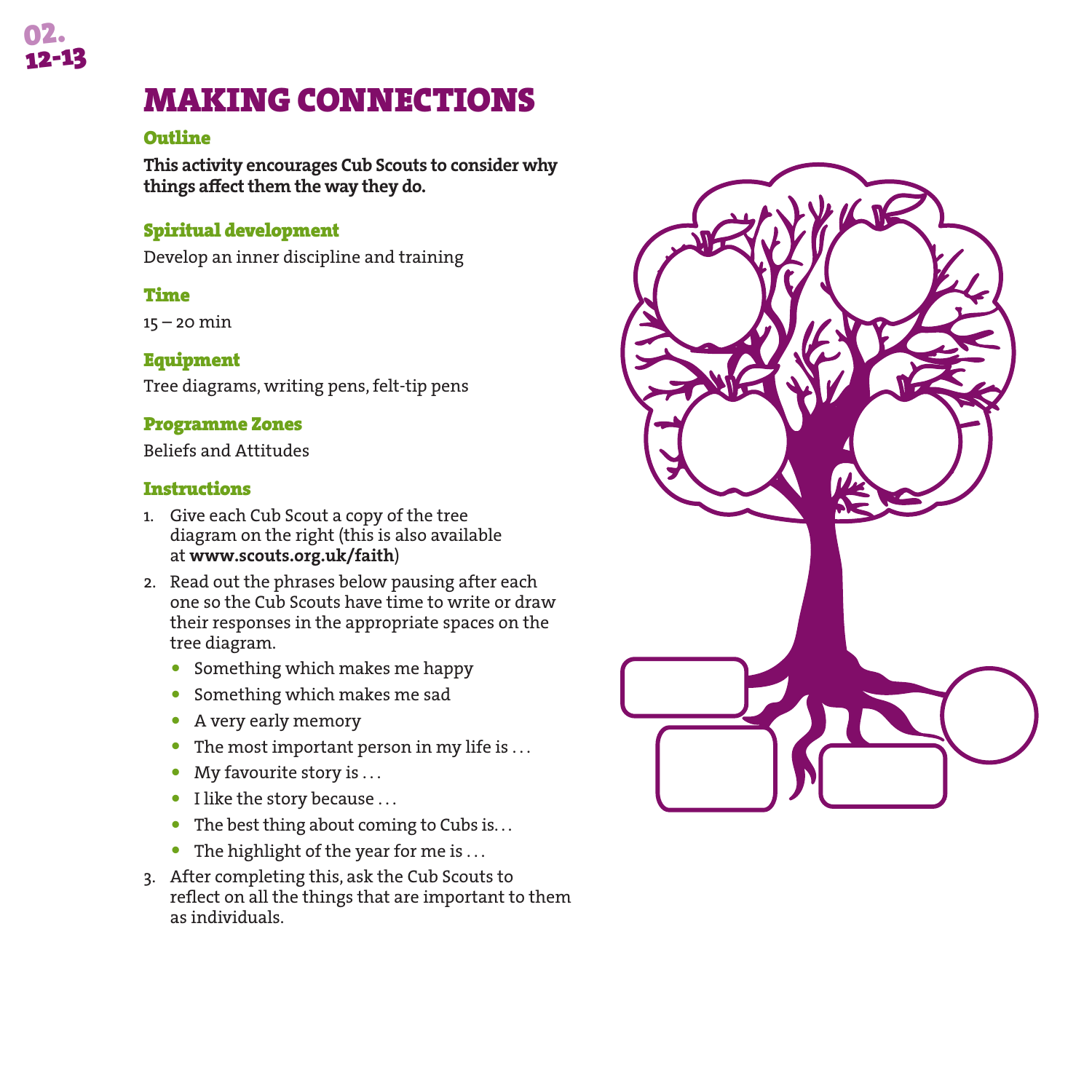# OBSTACLE COURSE

#### **Outline**

This is a chance for Cub Scouts to work with each other and consider how people with different abilities have different needs.

#### Spiritual development

Be involved in corporate activities with others

#### Time

 $20 - 30$  min

#### Equipment

Various obstacles, blindfolds

#### Programme Zones

Beliefs and Attitudes | Creative

#### Instructions

- 1. Create an obstacle course using tables, chairs and other items of furniture.
- 2. Divide each Six into two groups, the members of the first group are blindfolded and have to complete the obstacle course following the instructions given to them by the second group.
- 3. After each Six has completed the course discuss with the blindfolded Cubs how dependent they felt they were on the other members of the Six. Also discuss how well the seeing Cubs worked together to give instructions to the blindfolded Cubs.

# WATER CONSERVATION

#### Outline

This activity gives Cub Scouts the chance to explore conservation issues first hand.

#### Spiritual development

Understand the world around them – Cub Scouts will have seen items about water conservation on the news

#### Time

30 min – 1 hour

#### Equipment

Quiz with answers, pens, clean water, tooth brushes, toothpaste, soap, socks, squash and cups, plants

#### **Zones**

Beliefs and Attitudes | Community | Global | Creative

- 1. Ask each Six to complete the water quiz below.
- 2. Afterwards, give them the answers and encourage the Cub Scouts to think about any actions they might take in the light of the information obtained from the quiz. For example, how would they conserve water at home?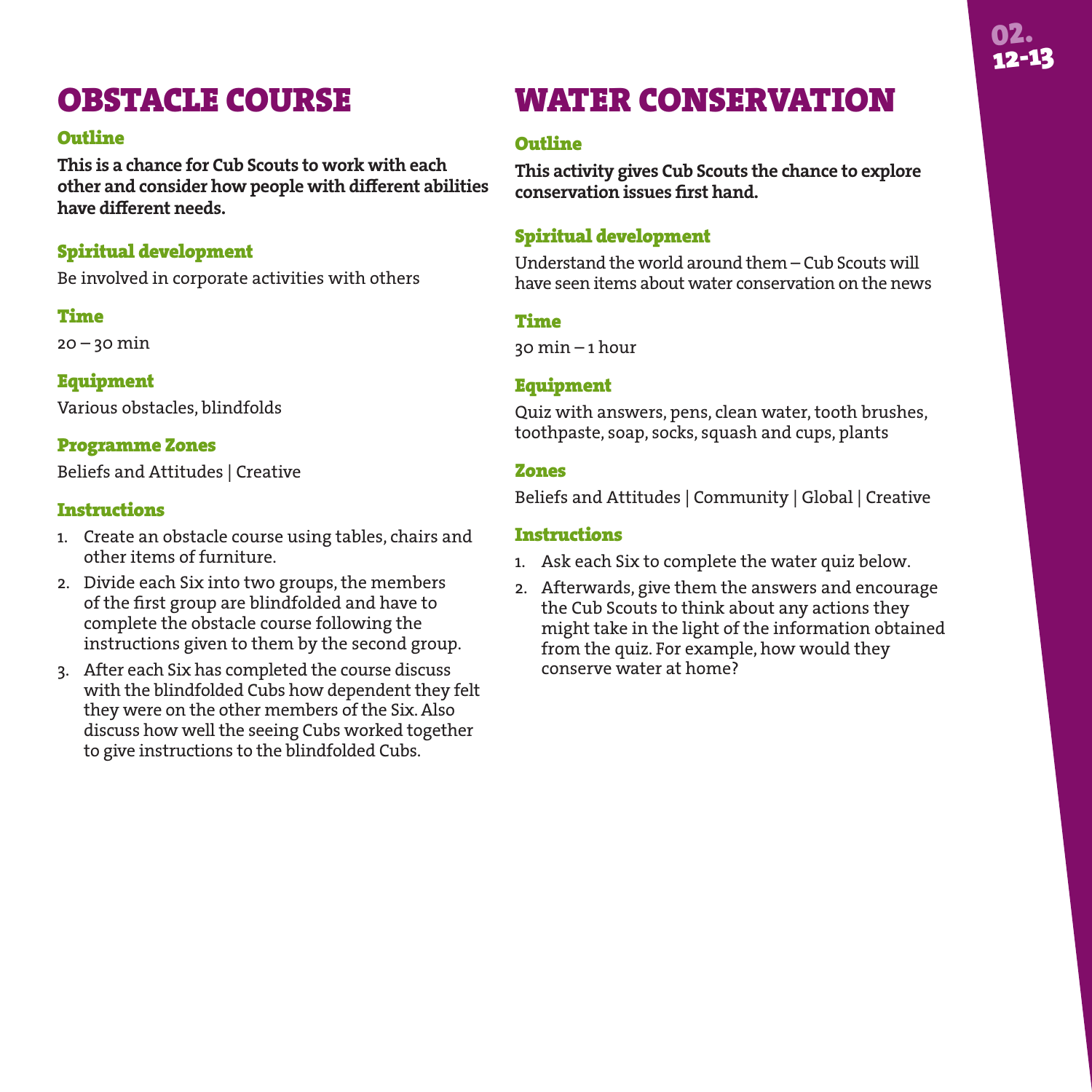#### Water quiz

- 1. How much water does an average bath hold?
- 2. How can you save water when brushing your teeth?
- 3. How much water does it take to flush an average toilet? Is it: a)  $7$  litres? b)  $9$  litres? c)  $5$  litres?
- 4. How much water on average, does a full load for a washing machine use?

Is it: a) Up to 30 litres? b) Up to  $75$  litres c) Up to 130 litres

- 5. True or false? The amount of water on the Earth is about the same as it was millions of years ago.
- 6. What is the difference between sea water and fresh water?
- 7. Name three sources of natural water.
- 8. Name two things that can pollute water.
- 9. What would you use in your home to turn off the water when a leak occurs?
- 10. Why do frozen pipes burst?

#### Answers

- 1. 90 litres
- 2. Brush your teeth using one cup of water
- 3. b) 9 litres
- 4. c) up to 130 litres
- 5. True
- 6. Sea water contains salt and is undrinkable
- 7. Ponds, rivers, lakes, reservoirs, aquifers (water bearing rocks underground), etc
- 8. Oil, dirt, chemicals, rubbish, etc
- 9. Stopcock (do your Cub Scouts know where the stopcock is at home?)
- 10. When water freezes, it expands and causes the pipe to burst. (Do your Cub Scouts know the importance of lagging pipes?)

#### Do more

As a follow-on, give each Six a litre of clean water and other relevant equipment and challenge them to use it for as many activities as possible from the list below. Tell them that they must plan the activities to ensure only fresh clean water is used for human consumption.

- $\rightarrow$  One Cub Scout to brush teeth
- $\rightarrow$  One Cub Scout to wash hands
- $\rightarrow$  Wash a pair of socks
- $\rightarrow$  Make a cup of squash
- $\rightarrow$  Water a plant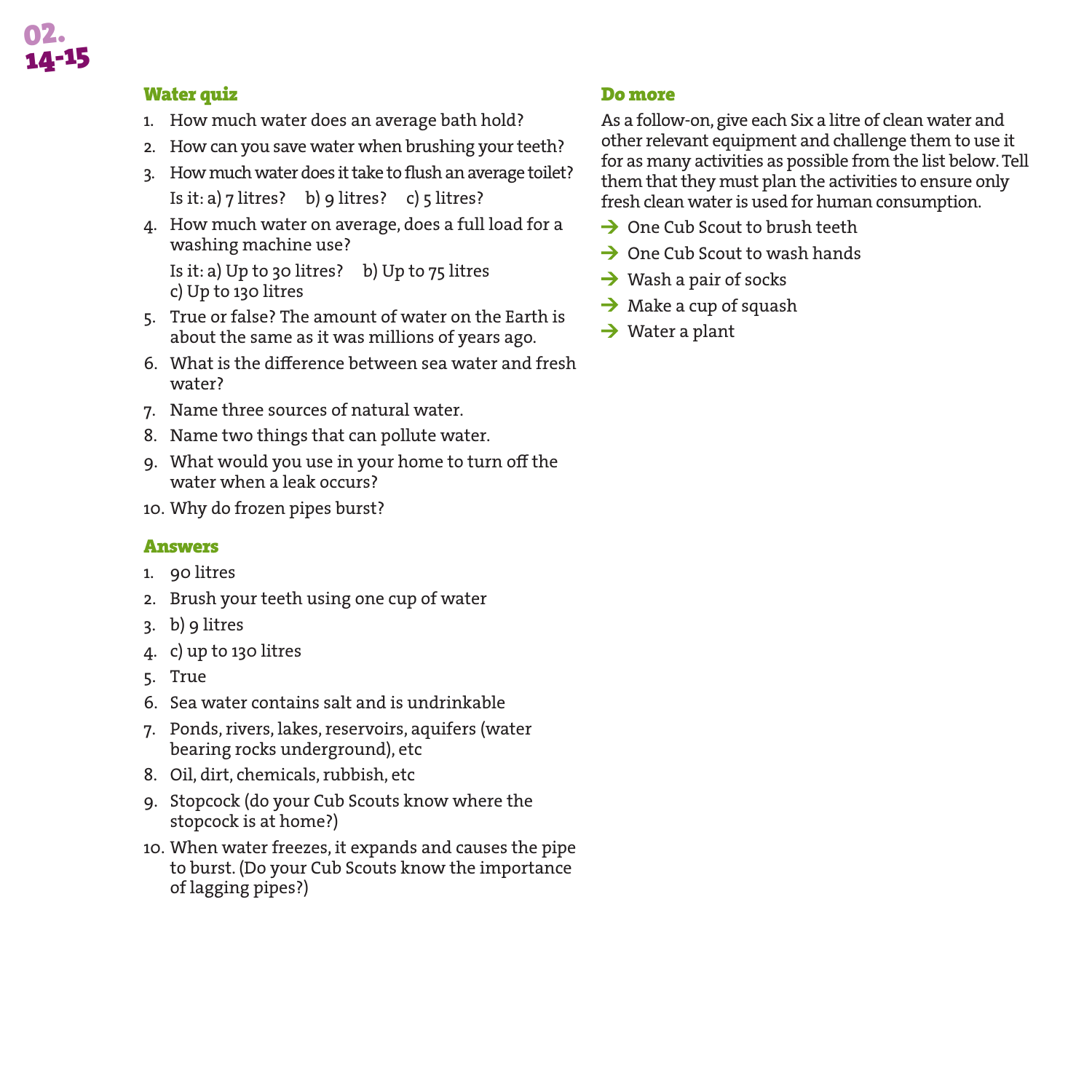# SPOT THE ADVERT

#### **Outline**

This activity explores how people can be influenced by what they see, and how this can affect other people's behaviour.

#### Spiritual development

Help to create a more tolerant and caring society

#### Time

 $20 - 30$  min

#### Equipment

About 15 advertisements from different publications

#### Programme Zones

Beliefs and Attitudes

#### Instructions

- 1. Prepare about 15 advertisements taken from various publications and cut out the name of the product.
- 2. See if the Cub Scouts can recognise and write down the name of the product being advertised.
- 3. Then discuss with the Cub Scouts the influence of advertisements and whether advertisements have good and/or bad influences.
- 4. Ask the Cub Scouts to identify whether the advertisements they have been looking at have a good, bad or neutral influence. Put this into your own words.
- 5. Do they feel that advertisements should be more closely regulated to reduce negative influences on people?

# THANK YOU

#### Outline

This activity reminds Cub Scouts that we all have something to be thankful for. We just sometimes need to stop and reflect to help us remember this.

#### Spiritual development

Discover the need for spiritual reflection.

#### Time

 $5 - 15$  min

#### Equipment

None

#### Programme Zones

Beliefs and Attitudes

- 1. Stand the Pack in a circle and a leader starts by saying 'Thank you for (something)'.
- 2. Each person in the circle in turn says thank you for something by saying, 'Thank you for...'
- 3. When everyone in the circle has spoken, the period of reflection ends by everyone saying loudly, 'Thank you'.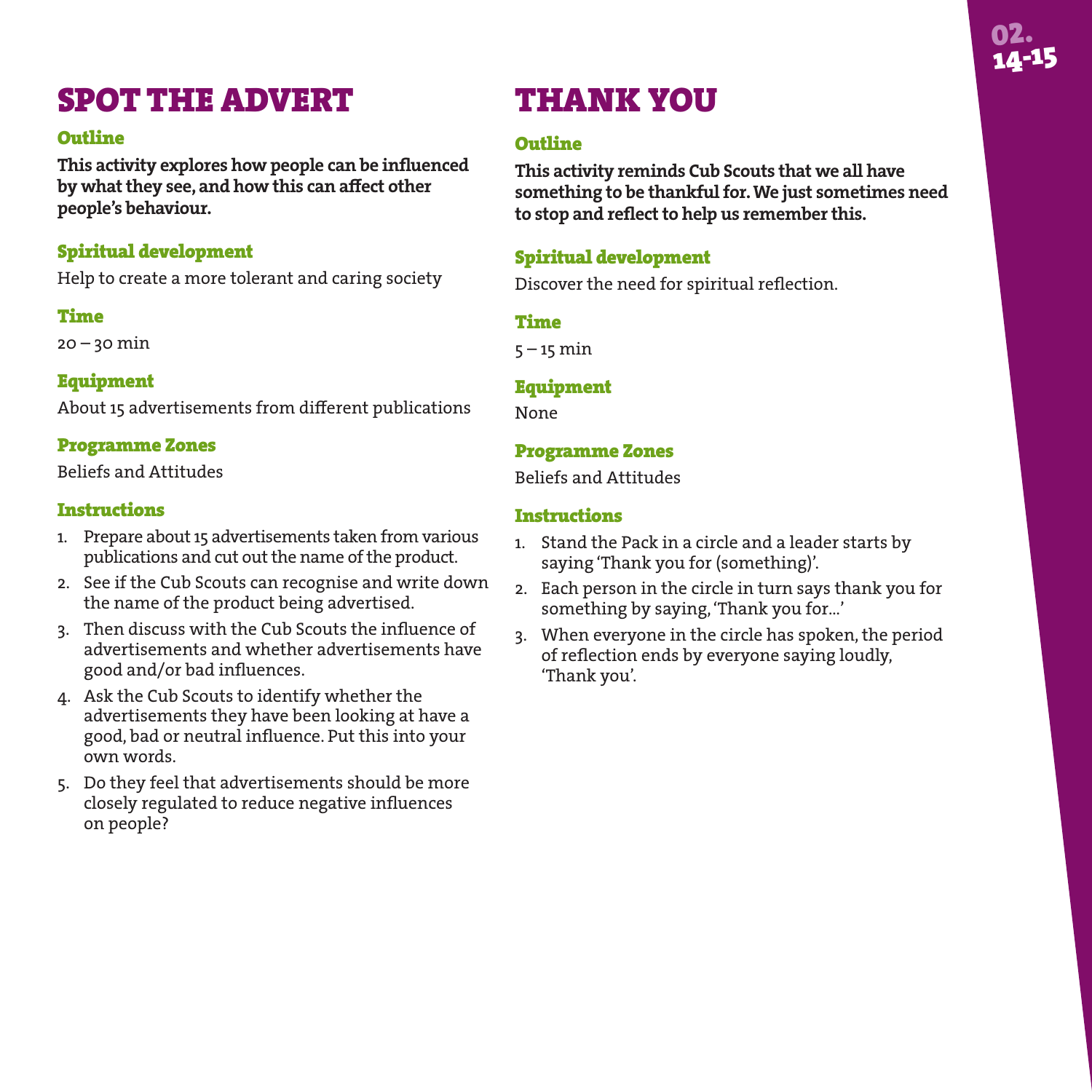# The five principles below give some background on the different stages of a Scout's spiritual development. The activities in this chapter each contribute to one of these areas. 03. SCOUT ACTIVITIES below give some background on

#### DEVELOP AN INNER DISCIPLINE AND TRAINING

Scouts are less likely to just follow the crowd – they will make up their own minds and be ready to accept responsibility for what they do. They will find it easier to identify their own strengths and weaknesses, although they may not be comfortable sharing these with others. Scouts will often be keen to develop the abilities they have.

#### BE INVOLVED IN CORPORATE ACTIVITIES WITH OTHERS

A Scout will notice that other people need help without prompting. They are learning to appreciate the strengths of others, but may need some encouragement to work outside their existing friendship groups.

#### UNDERSTAND THE WORLD AROUND THEM

Scouts are often concerned about the world around them. They are developing a more critical view of the world drawn from a wide range of sources. Despite having formed strong opinions, some young people may feel inhibited about expressing them and may need support and encouragement to do so.

#### HELP TO CREATE A MORE TOLERANT AND CARING SOCIETY

Scouts will show their respect in the way that they behave towards others. They will make decisions as to whether other people 'deserve' their respect. They can be tolerant towards other faiths, beliefs and cultures and show special concern for those in need.

#### DISCOVER THE NEED FOR SPIRITUAL **REFLECTION**

Scouts need the opportunity to explore moral issues and so develop their own set of values. Scouts should be encouraged to reflect on recent activities and events followed by questioning or reflection as appropriate.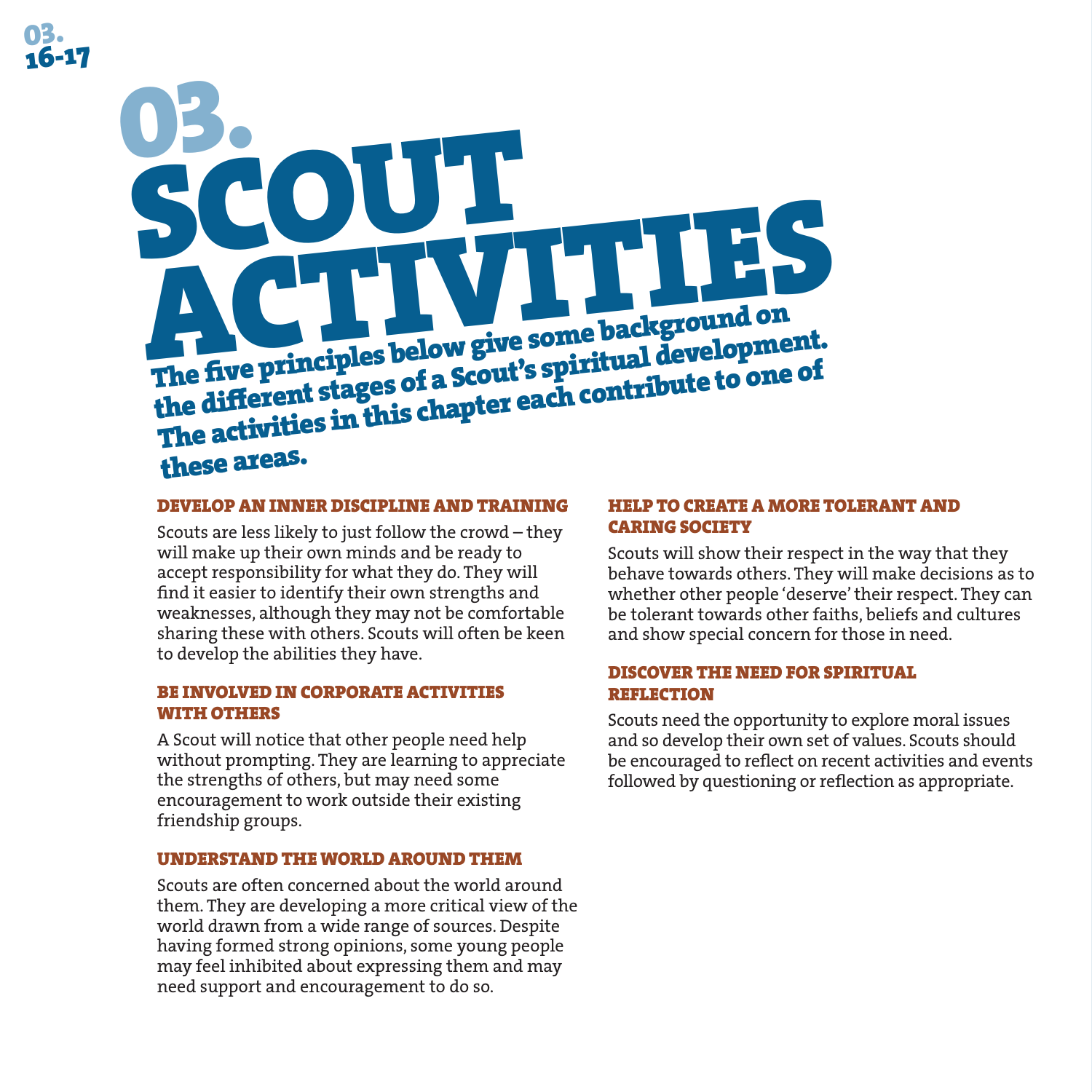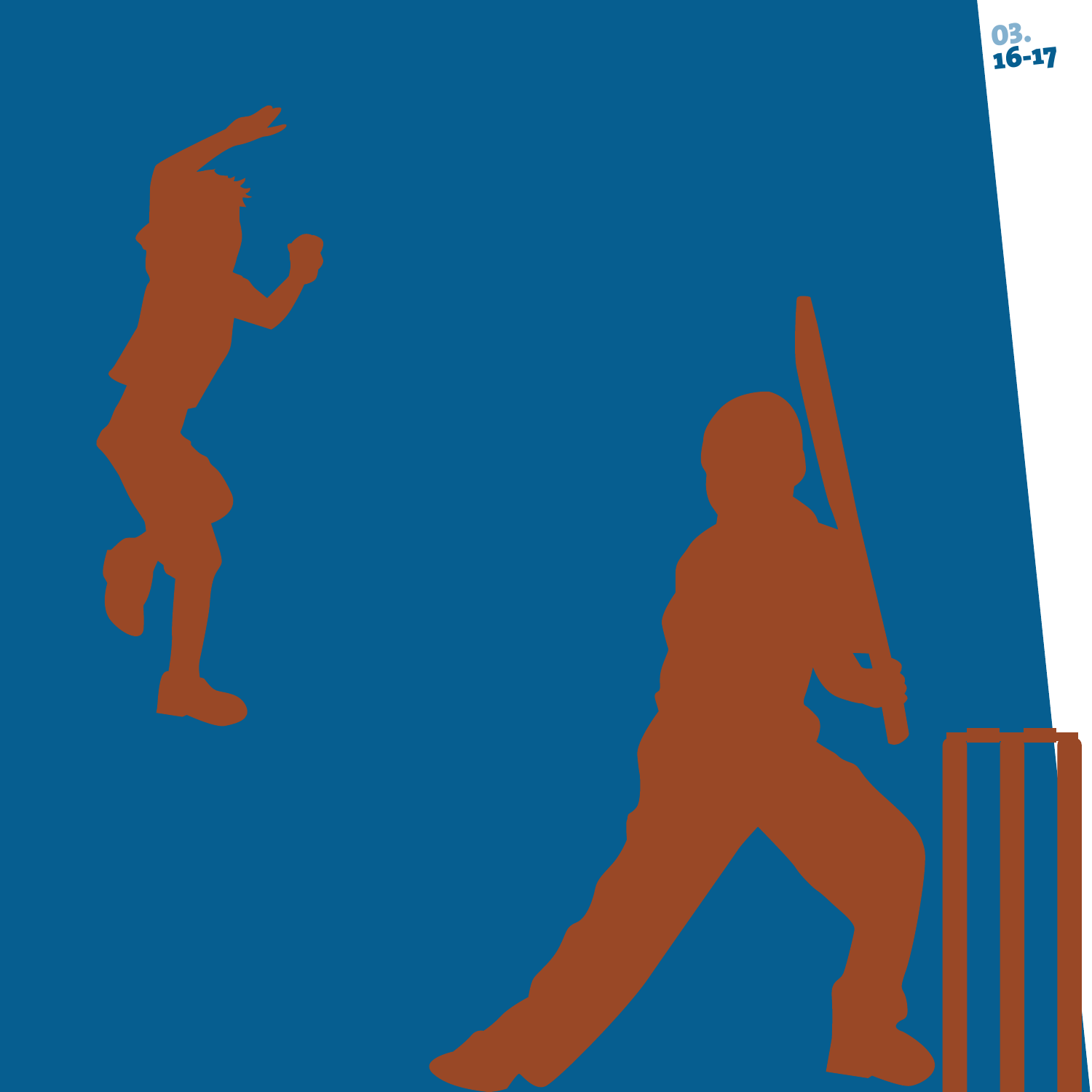# WHAT DO I DO?

#### **Outline**

18-19 03.

> This activity gives Scouts the opportunity to consider their opinion of, and approach to, a number of different scenarios, in a safe environment.

#### Spiritual development

Develop an inner discipline and training

#### Time

 $45$  min  $-1$  hour 30 min

#### Equipment

A list of scenarios, paper and pens, felt-tip pens, magazines, scissors, glue, sugar paper, a laptop and a printer

#### Programme Zones

Beliefs and Attitudes | Community | Fit for Life Creative Expression

#### Instructions

- 1. Draw up a list of scenarios such as:
	- Being offered cigarettes
	- Being offered alcohol
	- Being offered drugs
	- Being asked to join in shoplifting

Be sensitive to the possibility that Scouts may have already faced these situations.

- 2. In groups, brainstorm reactions and responses to these situations:
	- as individuals
	- as a group of friends.
- 3. Show responses using one or more of the following methods:
	- Drama
	- Cartoon drawing
	- Photo-collage
	- Slide presentation
	- Design and print a booklet.

# CELEBRATING HELP

#### Outline

This activity gives Scouts the opportunity to think about other people in their community, and work together to celebrate their work.

#### Spiritual development

Be involved in corporate activities with others

#### Time

2 – 3 Troop meetings

#### Equipment

Paper and pens, cameras, laptops, name badges, food

#### Programme Zones

Beliefs and Attitudes | Community | Creative Expression

- 1. Draw up a list of people who the Scouts recognise as helping in their lives and in the life of their neighbourhood. They may think of:
	- family members
	- leaders
	- school staff
	- local crossing patrol
	- community support officers
	- emergency services
	- local councillors
	- refuse collectors
	- graffiti cleaners
	- the postman.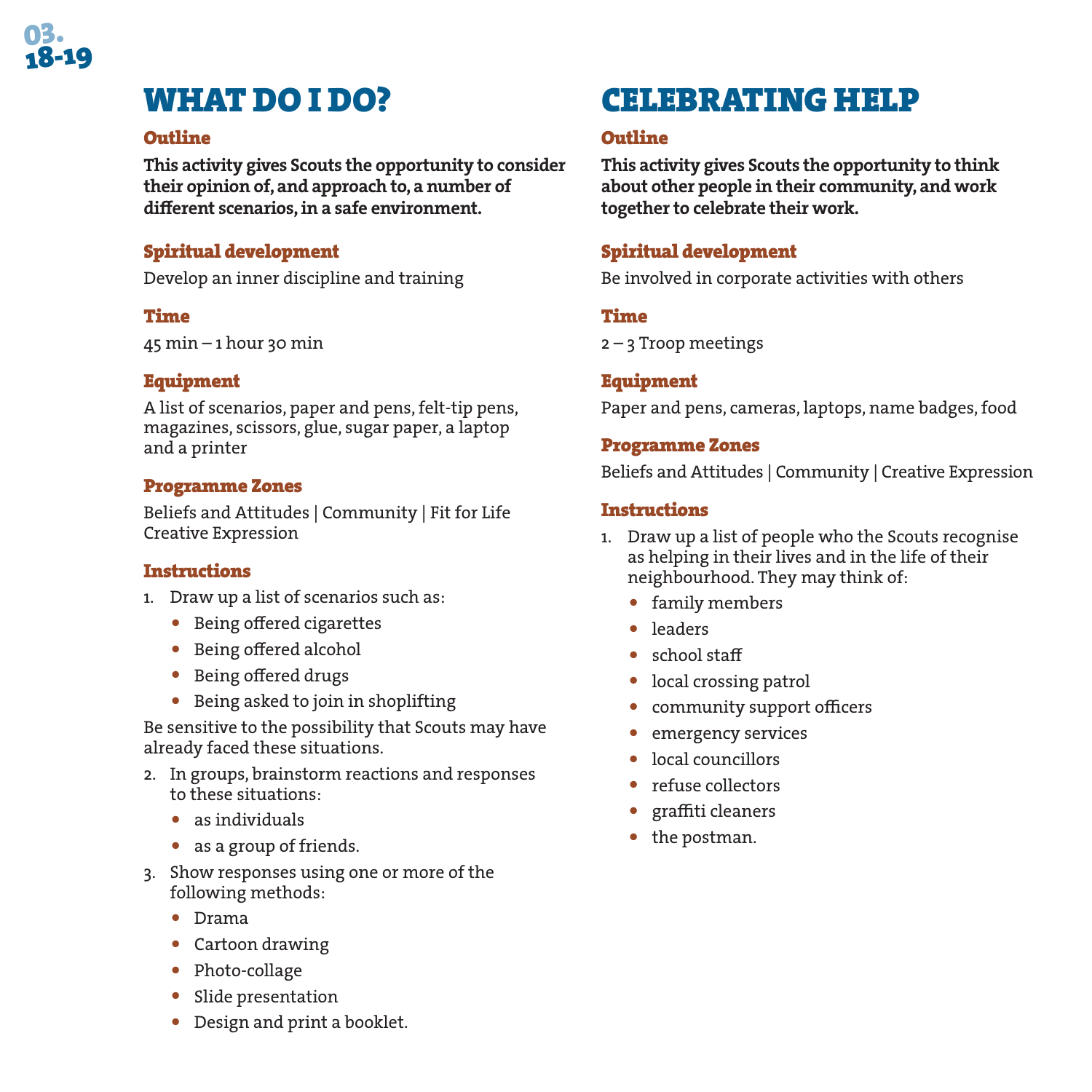- 2. Plan a buffet evening for all these people and some entertainment for the evening (ie show, quiz or awards night). Scouts will need to organise:
	- invitations
	- cards for announcing name and nature of help on arrival
	- dress code
	- design and produce certificates/name badges for guests
	- catering
	- master of ceremonies
	- clearing up
	- photographer
	- press release.

# WORLD GAMES

#### **Outline**

Games are played throughout the world and this activity allows Scouts to try some of these.

#### Spiritual development

Understand the world around them

#### Time

1 – 2 Troop meetings

#### Equipment

Laptops, Internet, equipment for the games

#### Programme Zones

Beliefs and Attitudes | Global | Community Outdoor and Adventure

#### Instructions

- 1. Ask Scouts to research games from around the world (an internet activity perhaps). These may be indoor or outdoor.
- 2. Invite any visitors with knowledge of any of these games to attend your meeting.
- 3. Arrange a games evening or day in which your chosen games can be played by all.
- 4. Try to organise a mixture of:
	- current fashionable games
	- local traditional games
	- games from other cultures

#### Do more

 $\rightarrow$  Perhaps end the session with something that brings everyone together (such as playing a games console).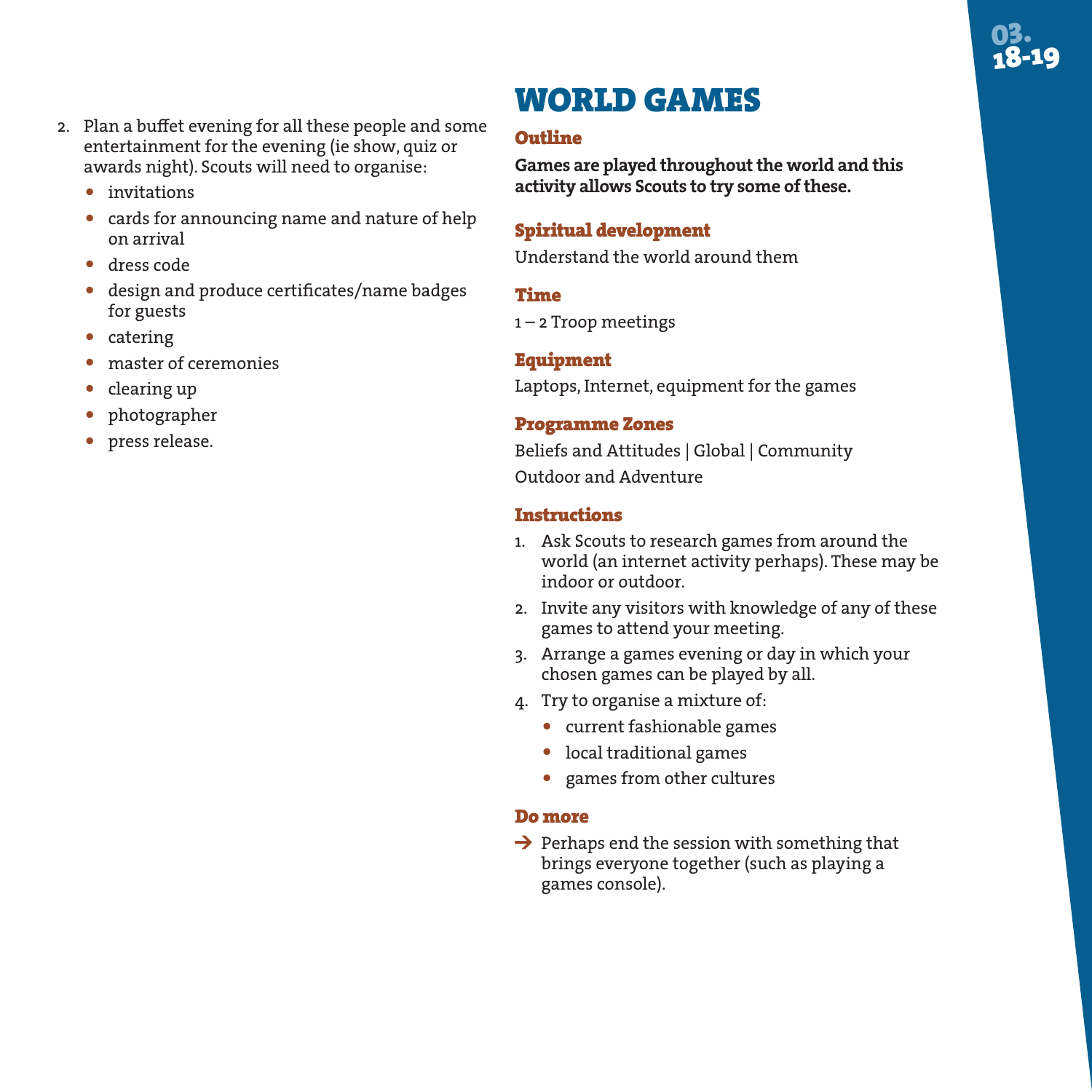# LOVE YOUR SPACE

#### **Outline**

20-21 03.

> This activity should highlight the issue of antisocial behaviour. It should help Scouts think of ways to overcome both the behaviour and its effects.

#### Spiritual development

Help to create a more tolerant and caring society

#### Time

 $1 - 3$  Troop meetings

#### Equipment

Cameras, a laptop, a printer, paper, pens, scissors, glue, felt-tip pens, sugar paper

#### Programme Zones

Beliefs and Attitudes | Community Creative Expression | Outdoor and Adventure

#### Instructions

- 1. Visit a local park, open space or woods.
- 2. Photograph all the positive features, such as:
	- health and safety features
	- facilities
	- views
	- natural beauty
	- signs of care and attention
	- people who care for it (with permission)
- 3. Photograph any negative features, such as:
	- neglect
	- deterioration
	- vandalism
	- graffiti
	- dangers
	- litter
- 4. Put together two photo-collages one positive/ one negative.

 Positive features might be displayed in local community places:

- schools
- libraries
- town hall
- faith centres.

 Negative features might be challenged by writing letters to:

- parks department
- local councillor.

#### Do more

 $\rightarrow$  It may be a good opportunity to organise some 'clear up' action that could be featured in a local newspaper.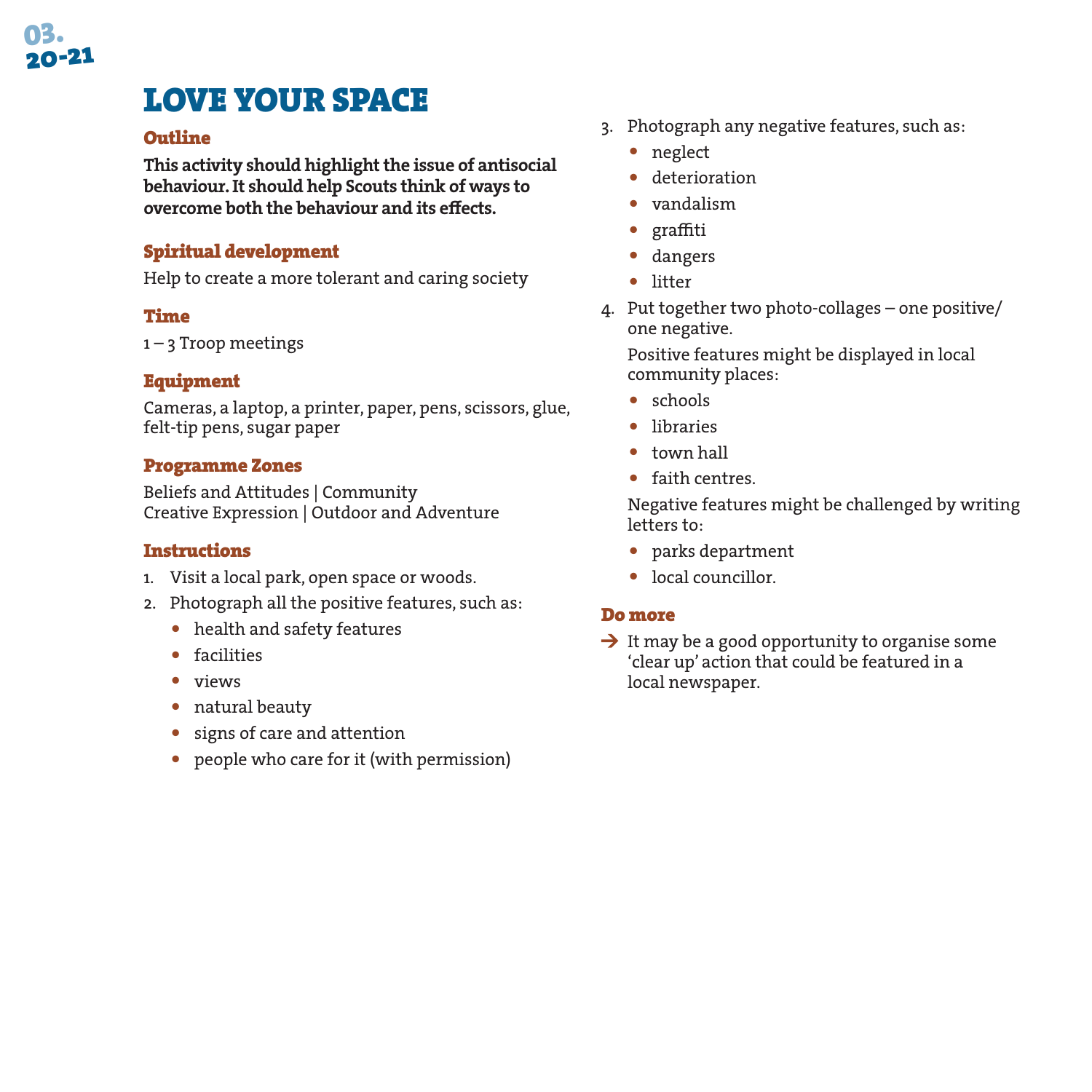# BREAKING NEWS

#### **Outline**

This activity helps the Scouts analyse their feelings and reactions to things, and gives them the chance to offer thanks.

20-03.

WOW!

YOU

THANK

WHY?

#### Spiritual development

Discover the need for spiritual reflection

#### Time

One Troop meeting

#### Equipment

A laptop, newspapers, television, paper, pens, scissors, glue, felt-tip pens.

#### Programme Zones

Beliefs and Attitudes | Global

#### Instructions

- 1. Arrange for Scouts to watch some news programmes, possibly
	- live
	- recorded
	- online
- 2. As they watch each bulletin reflect upon whether they want to:
	- say 'Wow!'
	- say 'thank you'
	- say/feel sorry
	- ask 'why?'
	- give any other reaction

#### Do more

 $\rightarrow$  Collect newspapers so that Scouts (in groups) can work cutting out and arranging headlines under the headings above. Display the results and allow time for each group to explain their reasoning.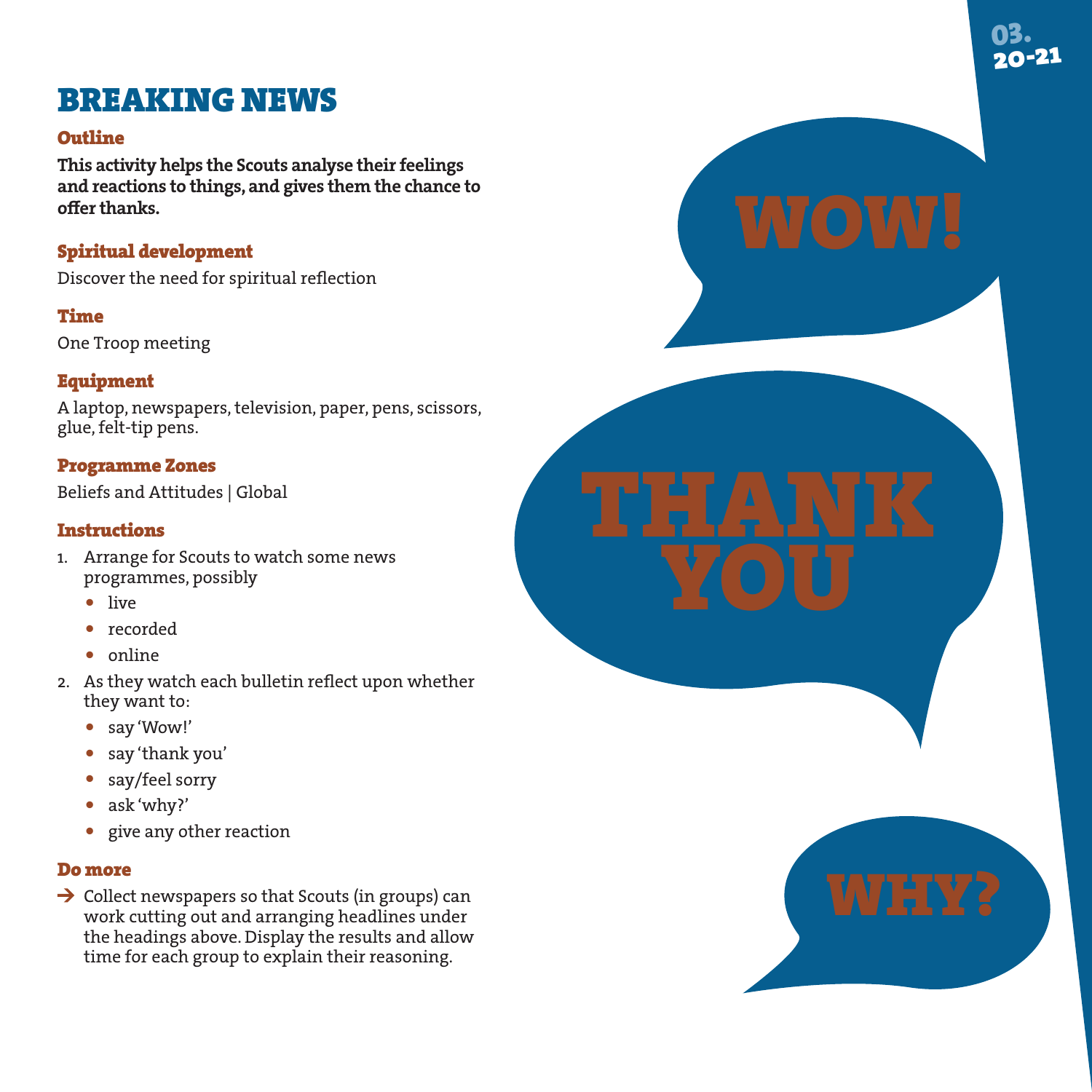# The five principles below give some background on the different<br>The five principles below give some background on the activities stages of an Explorer Scout's spiritual development. The activities in this chapter each contribute to one of these areas. 04. EXPLORER. ACTIVITIES below give some background on the Second Land Land Contract Contract Contract Contract Contract Contract Contract Contract Contract Contract Contract Contract Contract Contract Contract Contract Contract Contrac

#### DEVELOP AN INNER DISCIPLINE AND TRAINING

Explorer Scouts will have their own set of priorities and some may challenge existing norms, rules and routines. A sense of leadership may be emerging. They will be capable of decision making and therefore should be empowered to direct their own activities.

#### BE INVOLVED IN CORPORATE ACTIVITIES WITH OTHERS

Explorer Scouts will have experience of working in different groups and environments. Although it is important to create a safe environment to ensure that they feel comfortable expressing their views.

#### UNDERSTAND THE WORLD AROUND THEM

Explorer Scouts will tend to be more sophisticated in how they gather and assimilate information. They are more socially aware and may have strong views on the society in which they live. They can appreciate the diversity of their communities and the world.

#### HELP TO CREATE A MORE TOLERANT AND CARING SOCIETY

Explorer Scouts' lives may well have adopted elements of many cultures and appreciation of difference can often seem quite natural. Young people at this age will have a clear idea on how they wish to be treated and the kind of society in which they wish to live.

#### DISCOVER THE NEED FOR SPIRITUAL REFLECTION

Young people of this age are generally able to articulate their own beliefs, values and attitudes; and explore the views of others.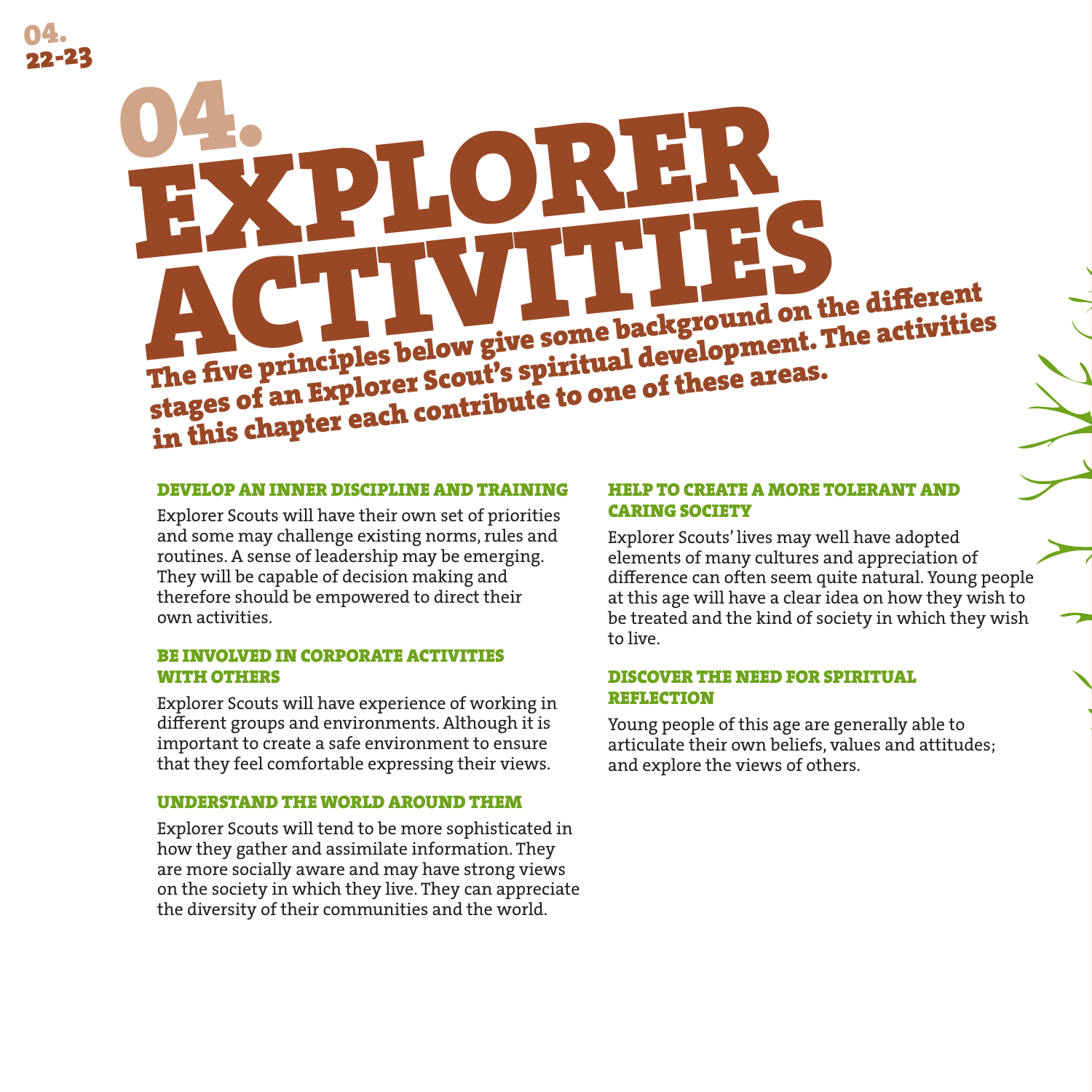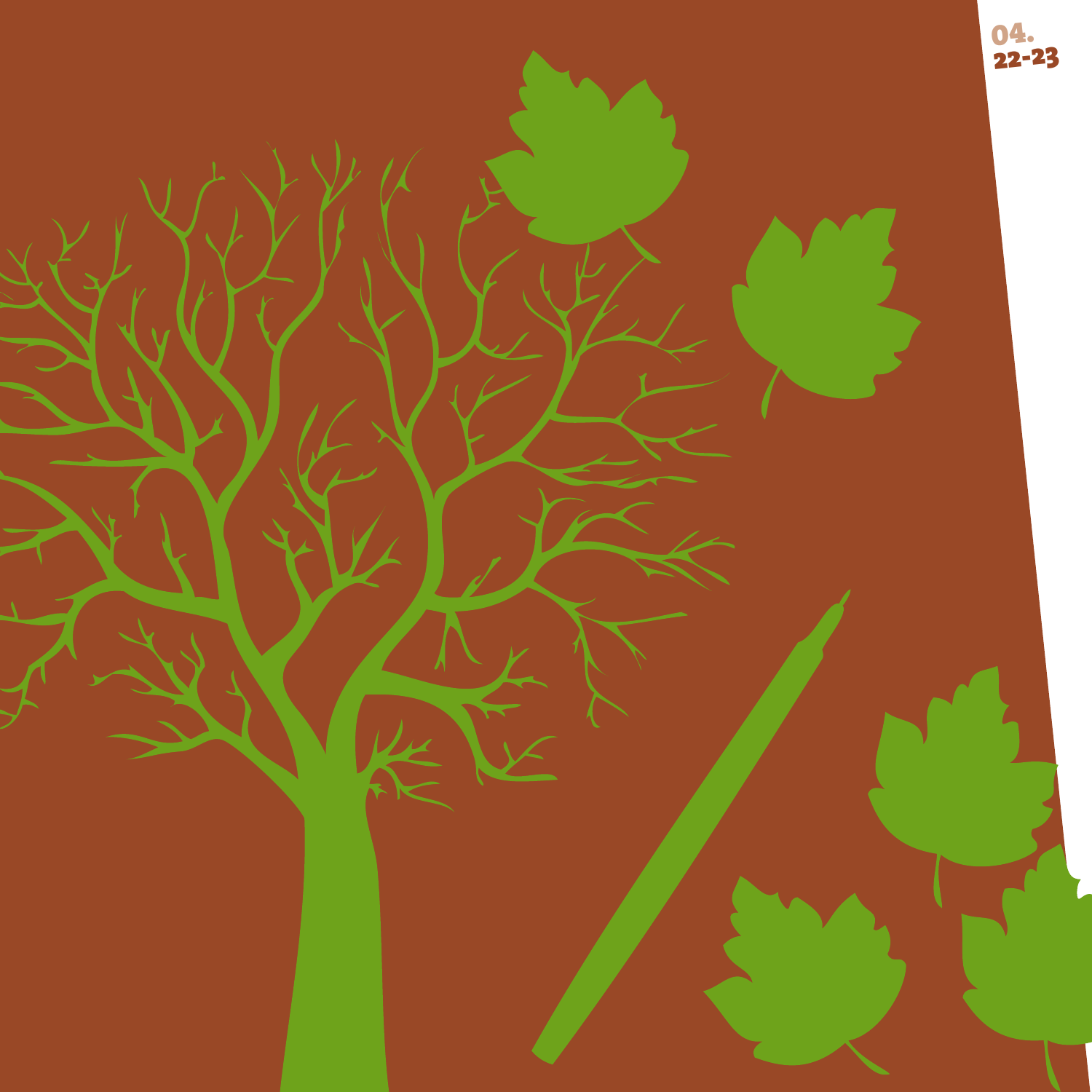# ELECTION NIGHT

#### **Outline**

24-25 04.

> This activity gives Explorer Scouts the opportunity to practice leadership skills, as well as to reflect on some values and principles they want to stand for.

#### Spiritual development

Develop an inner discipline and training

#### Time

2 – 3 Unit meetings

#### Equipment

Paper, pens, flipchart paper, crepe paper, glue, paint

#### Programme Zones

Skills | Values and Relationships

- 1. Choose an issue from the following:
	- World politics
	- National politics
	- Local politics
	- Local community
	- Scouting
	- Anywhere else.
- 2. Brainstorm the issue to be clear what they:
	- think about it
	- say about it
	- feel is good about it
	- feel is bad about it
	- want to keep/change/improve.
- 3. Invent 'parties' for different viewpoints and come up with a manifesto for each party.
- 4. Explain to the Explorers that they need to decide what their party is going to stand for and how they are going to achieve their aims. There are opportunities for designing:
	- campaign literature
	- rosettes
	- ballot papers.
- 5. Invite other Units (or anyone else) to an evening to form your electorate:
	- Distribute each party's manifesto
	- Party members mingle to canvas support
	- Speeches at the 'hustings'
	- Voting
	- Returning officer's announcements
	- Candidates speeches after result.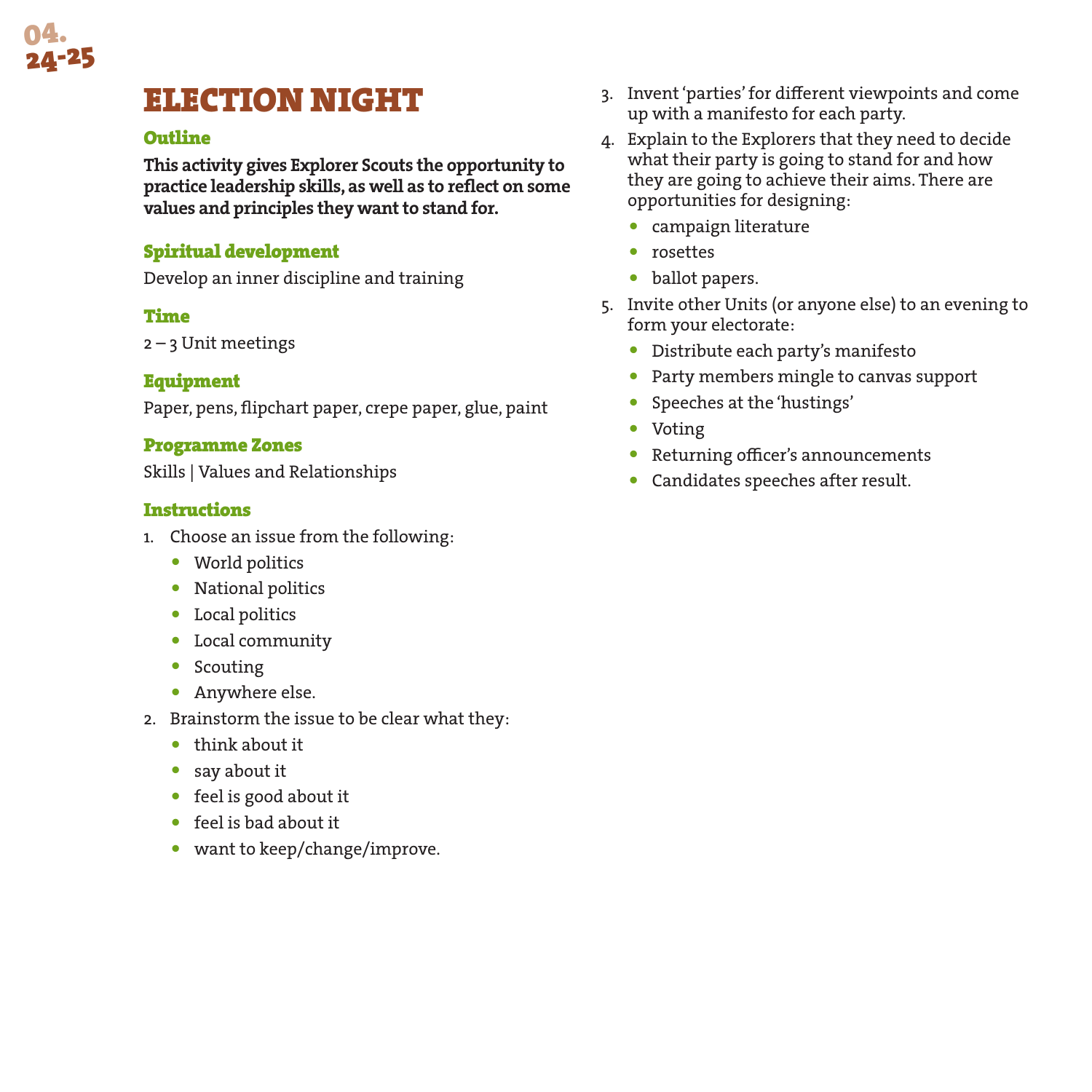# MEET THE OTHERS

#### **Outline**

This activity allows Explorer Scouts to find out about other organisations and establish links with them for everyone's benefit.

#### Spiritual development

Be involved in corporate activities with others

#### Time

2 – 3 Unit meetings

#### Equipment

Needs will vary depending on the activities you choose to do

#### Programme Zones

Outdoor and Adventure | Physical Recreation Community Service | Values and Relationships

#### **Instructions**

- 1. Make contact with your local:
	- Girl Guide Senior Section
	- Boys' Brigade Seniors
	- Air/Army/Sea Cadets
	- any others you can think of.
- 2. Find out about their badges/awards
	- For example:
		- Queen's Guide
		- Young Volunteer Award (Boys' Brigade)
		- Queen's Badge (Boys' Brigade)
- 3. Arrange an evening together. Hosts and visitors could be asked to display:
	- pictures/details of recent activities
	- a diary and/or details of forthcoming events/activities
	- badge and award information. Hosts and visitors could plan half of the evening's activities each.

#### Do more

- $\rightarrow$  Plan a joint trip or activity
- $\rightarrow$  Plan some joint badge work
- $\rightarrow$  Plan some joint community work.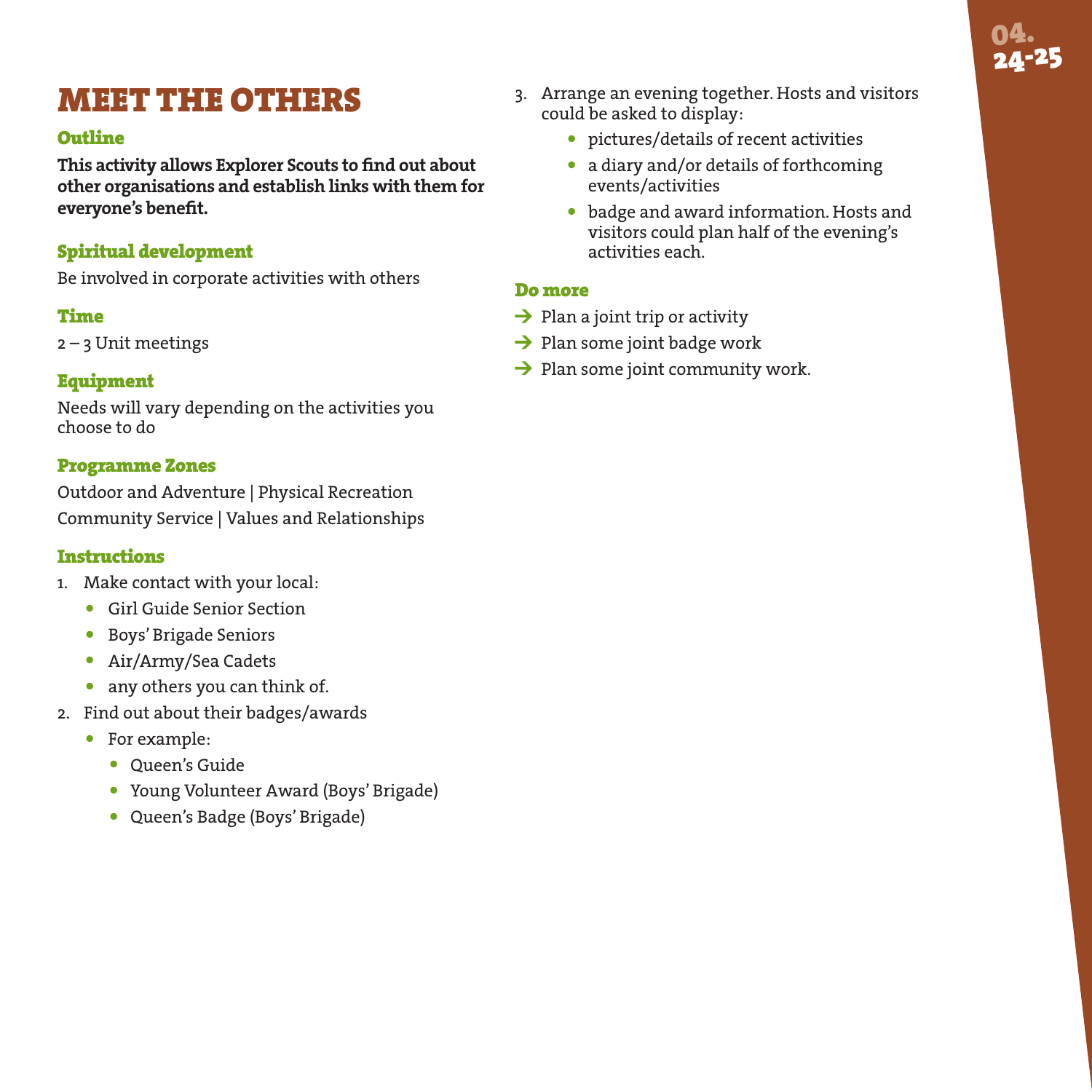# REFLECTION TREE

#### Outline

26-27 04.

> This activity gives Explorer Scouts the opportunity to reflect on the things around them that they benefit from.

#### Spiritual development

Discover the need for spiritual reflection

#### Time

15 – 30 min

#### Equipment

A large drawing of a leafless tree (lining paper/wall paper), a packet of leaf-shaped Post-it notes.

#### Programme Zones

Beliefs and Attitudes | Community Service Values and Relationships

#### **Instructions**

- 1. Draw a tree with bare branches on a large piece of paper about five feet high.
- 2. Give everyone a Post-it note, in the shape of a leaf or flower. Ask them to think for a few minutes what has meant most to them about Scouting, something for which they would like to give thanks.
- 3. Each person should write these thoughts on their 'leaf', and come forward and stick them on the branches of the tree.
- 4. The leader may finally give a brief reflection offering these collective thoughts.

# I PROMISE

#### Outline

This activity will help raise awareness that different people have different needs, and make the Explorer Scouts consider how we address these differences to avoid exclusion.

#### Spiritual development

Help to create a more tolerant and caring society

#### Time

 $45$  min – 1 hour 30 min

#### Equipment

Beaver Scout, Scout and Guide Promises, Promises from around the world (links available from www.scouts.org), flipchart paper

#### Programme Zones

Global | Values and Relationships

- 1. As an introduction, display the following around your meeting place:
	- Beaver Scout Promise
	- Scout Promise
	- Guide Promise
- 2. Ask the Explorer Scouts in small groups to look and notice the differences. Discuss these differences:
	- What are the reasons behind them?
	- What are their reactions?
- 3. Now ask Explorer Scouts to research Promise differences around the world and consider whether they are for
	- religious reasons
	- political reasons
	- any other reason.
- 4. Ask the different groups to report back.
- 5. After discussion they can break up into groups again to write down what activities they have done that meet the Scout Promise. Each group reports back again.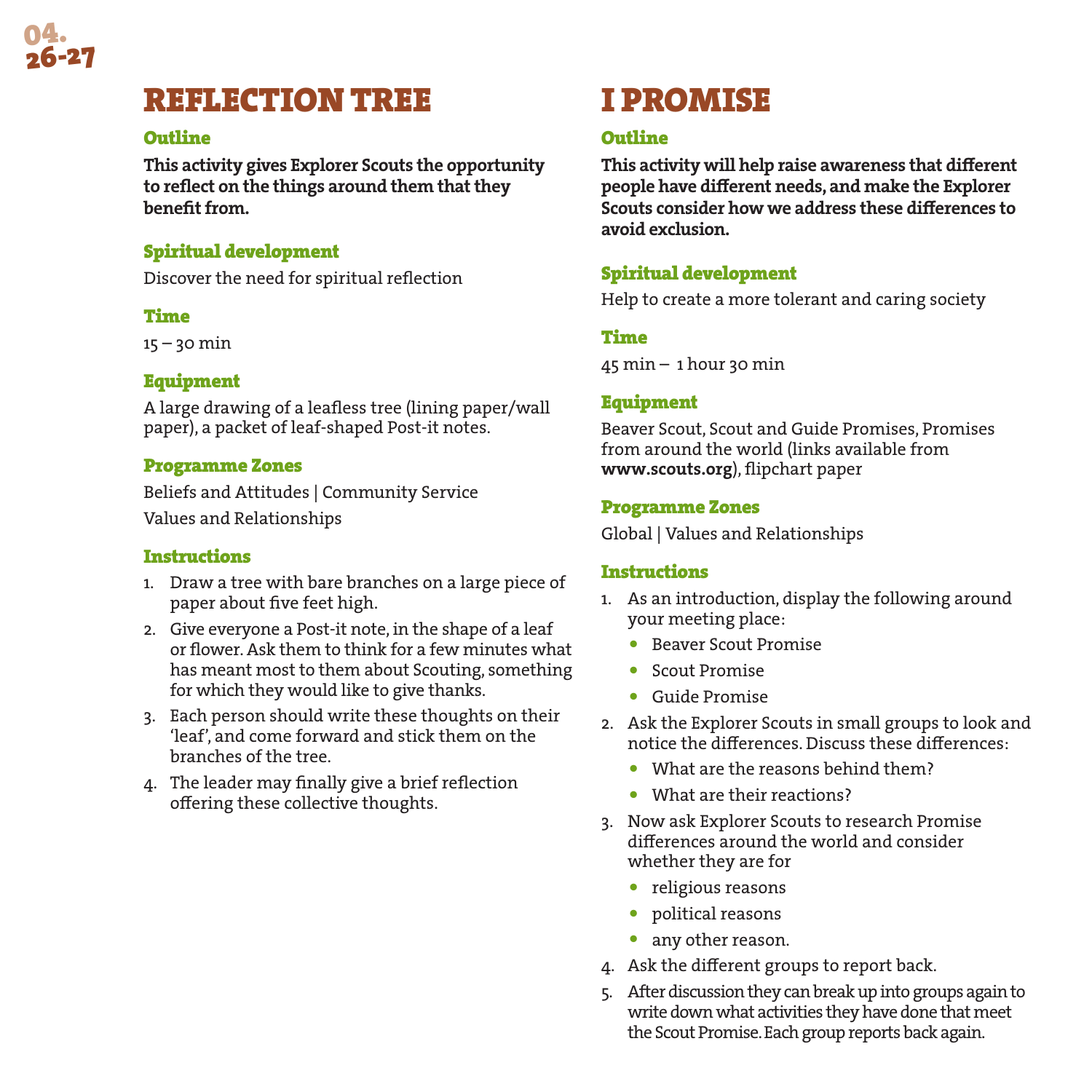# AN ACT OF . . .

#### Outline

This activity will help Explorer Scouts develop an understanding of some world-wide issues related to social justice.

#### Spiritual development

Understand the world around them

#### Time

 $30$  min  $-1$  hour  $15$  min

#### Equipment

Images of some world-wide concerns, pens and paper

#### Programme Zones

Global | Values and Relationships

#### **Instructions**

- 1. Display images suggesting some or all of these world-wide concerns:
	- Climate change
	- Pollution
	- HIV/AIDS
	- War
	- Floods
	- Poverty
	- Any others you think of.

All of these have causes which people identify with, debate and argue about. Ask the Explorers to brainstorm and come up with a list of who is responsible for it.

- 2. Here is a list of traumatic events:
	- Earthquake
	- Tsunami
	- Volcano
	- Coastal erosion
	- Any others you think of.

Ask the Explorers to discuss:

• the scientific background as they understand it

26-27 04.

- what could be done to reduce the effects of these events in the future.
- 3. Reflection:
	- Do some things happen which are nobody's fault?
	- Are some things the result of human action?
	- Are some things unattributable?
	- Have you ever heard the phrase 'an act of God'? In what context?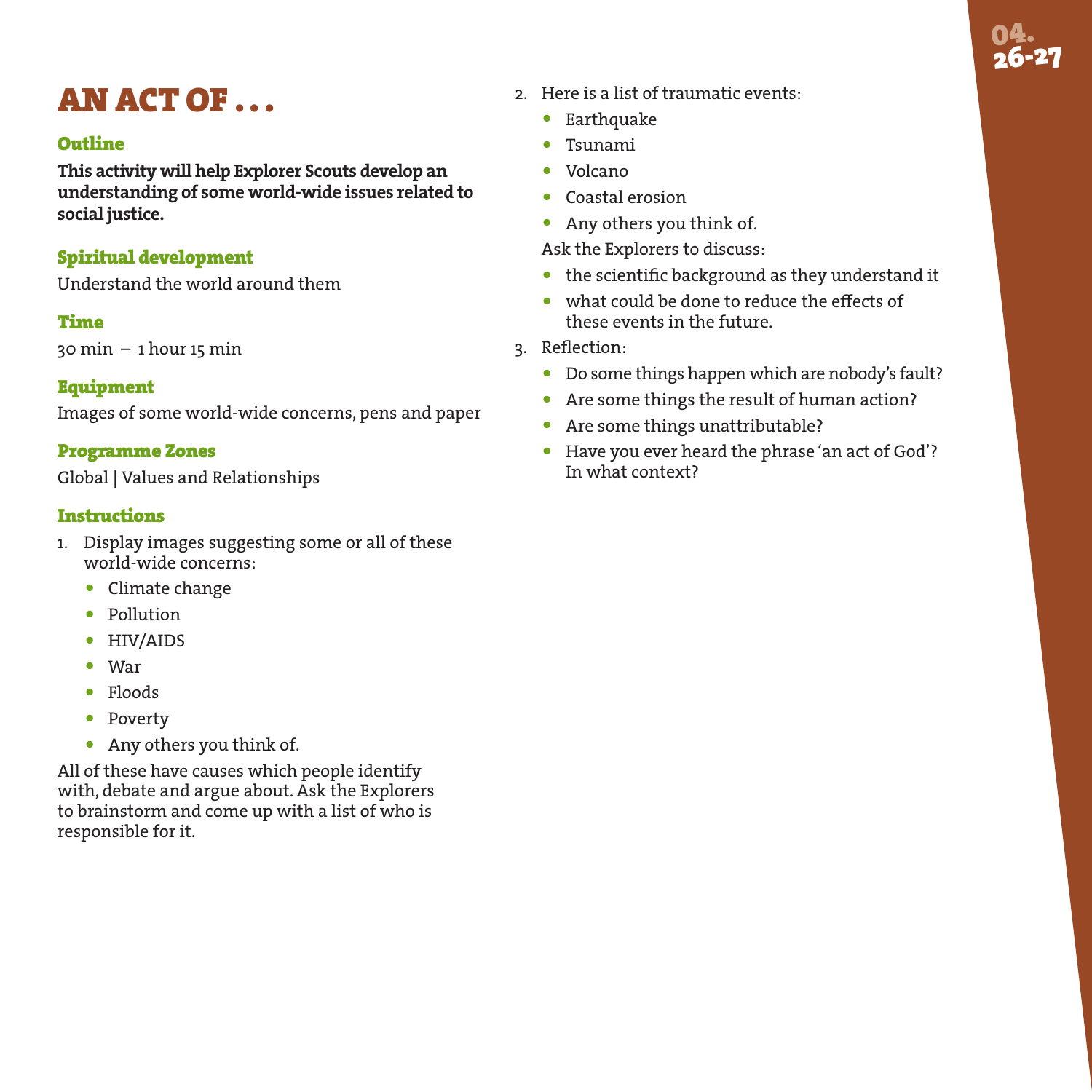The five principles below give some background on the different stages of a Scout Network member's spiritual development. The activities in this chapter each contribute to one of these areas. 05. NETWORK ACTIVITIES below give some background on

#### DEVELOP AN INNER DISCIPLINE AND TRAINING

Network members are more independent and may already have made clear life choices. They are acutely aware of how their actions can affect others, and the need for self-control in certain situations.

#### BE INVOLVED IN CORPORATE ACTIVITIES WITH OTHERS

28-29 05.

> Through study and/or work Network members may well have experienced activities such as mentoring partnerships and teamwork. As a result, they may be ready to organise activities for and with others as well as taking part in those themselves. They should be able to engage in corporate activities with minimal or no guidance.

#### UNDERSTAND THE WORLD AROUND THEM

Network members are more independent and able to make choices on how they engage with their local community. This group will have a wide range of different personal experiences and situations which can often generate discussion and debate.

#### HELP TO CREATE A MORE TOLERANT AND CARING SOCIETY

Network members may have a greater ability to affect change in the community around them and be active citizens. They should be encouraged to explore this as part of their programme.

#### DISCOVER THE NEED FOR SPIRITUAL **REFLECTION**

Even as young adults, Network members should be provided with an appropriate environment in which they can reflect on life and the world around them. Although this may not necessarily be an overt part of the programme.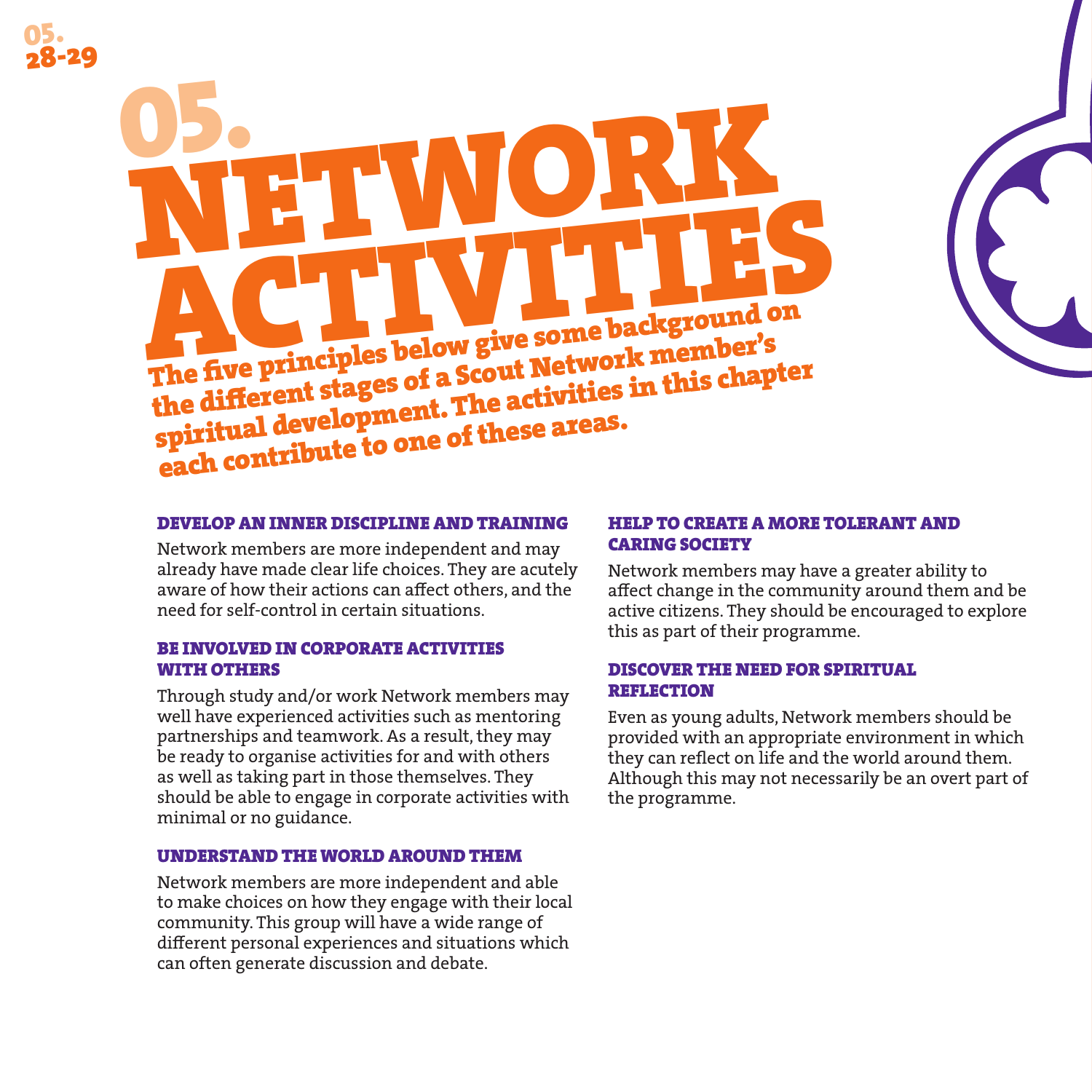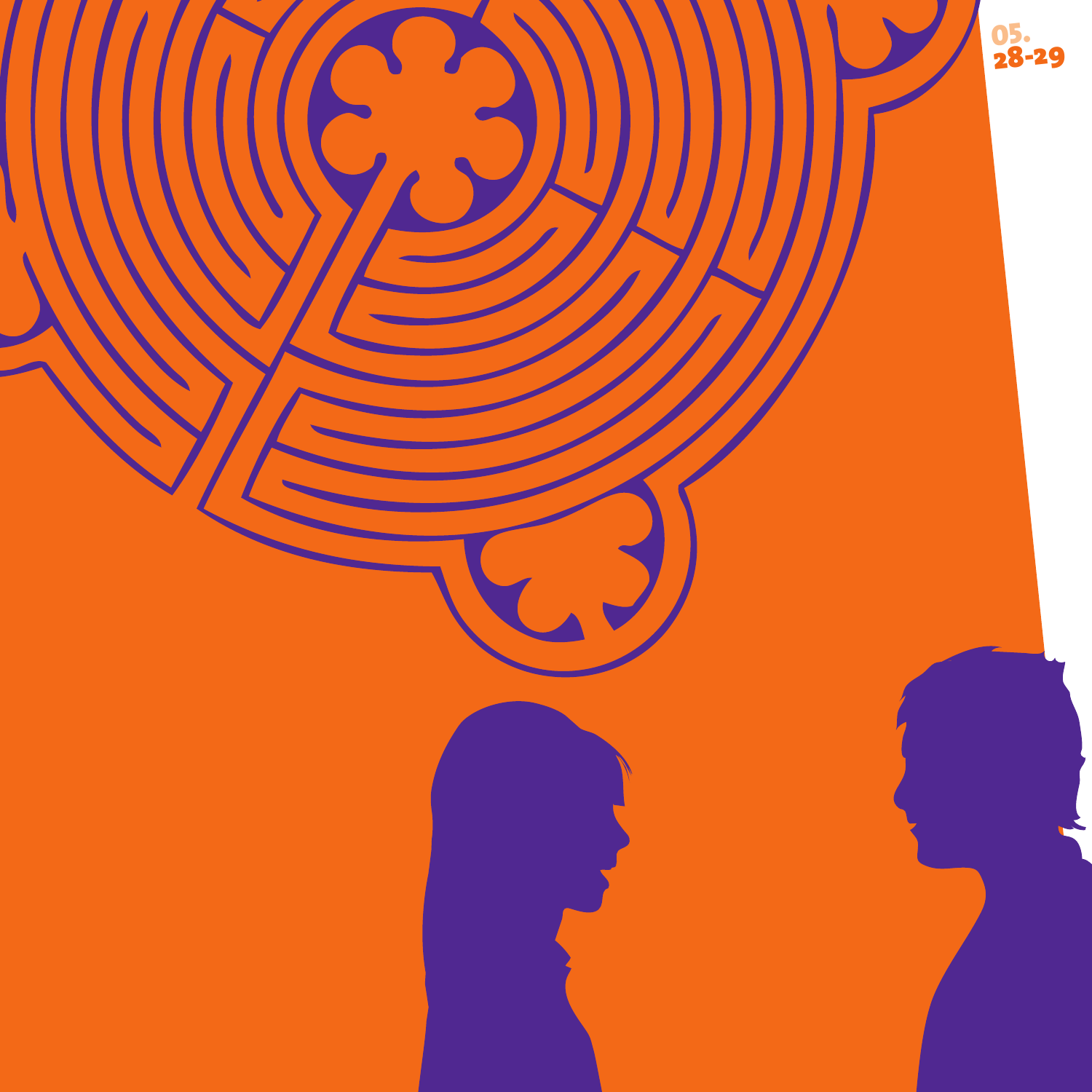## HOW DO YOU MAKE DECISIONS?

#### **Outline**

30-31 05.

> This activity is designed to help Scout Network members reflect on how they make decisions. It picks up on the way in which Scout Network members are becoming independent or are now independent from their families and will be starting to face big decisions which they have to make, possibly on their own.

#### Spiritual development

Develop an inner discipline and training

#### Time

 $30$  min  $-1$  hour  $15$  min

#### Equipment

Pens and paper

#### Self Development Area

Community

- 1. As a group, brainstorm the different issues, factors and considerations which affect making a decision such as finance, time, faith, family.
- 2. Once you have a list, discuss to what extent a factor influences a decision, why it influences the decision, how it influences the decision and whether this is different for different people.
- 3. Invite each member to take some time on their own, to think about the discussion that has taken place and how important the different factors are to them. Allow people five to ten minutes to do this. This time should allow individuals to reflect on any decisions they are currently making, but which they might not wish to share with others at this time.
- 4. Invite members to share with another person in the group or in three's what they have reflected on. How will the different factors help them with decisions they are currently making or may need to make in the future?
- 5. Bring the Network back together to summarise the discussions and to identify any particular issues which may have arisen.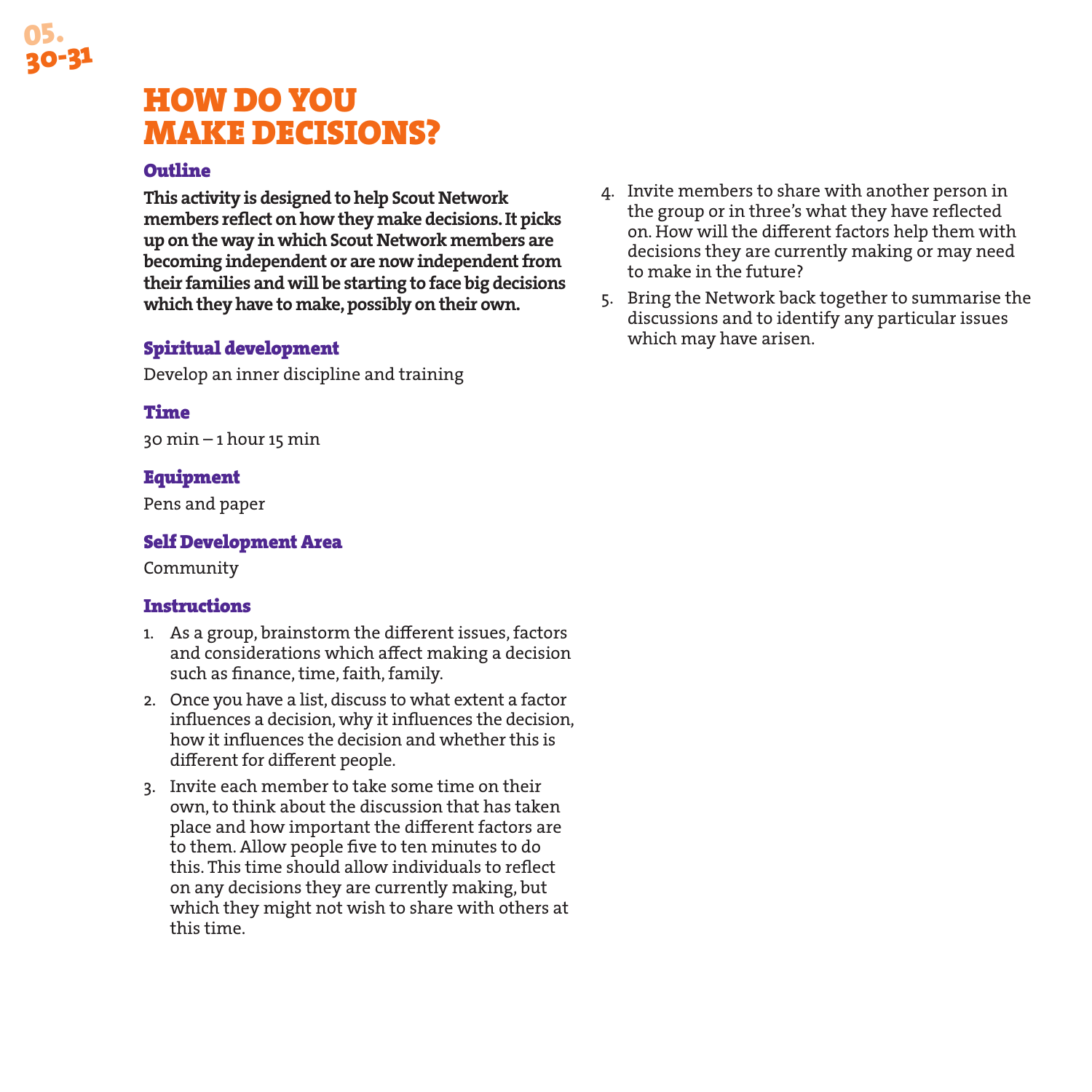# PLANNING AN EVENT WITH OTHERS

#### **Outline**

This activity is designed to be used in conjunction with the planning for other activities which the Network will be organising. It is also designed to help raise awareness of the faith needs of different Network members.

#### Time

2 – 3 Network meetings

Equipment A laptop, Internet, pens and paper

#### Self Development Areas

Global | Community | Skills and Development

#### Spiritual development

Be involved in corporate activities with others

#### **Instructions**

- 1. Whilst planning an event or activity for Network or another section, identify the different faiths that you know will be represented or could be represented.
- 2. Once you have identified the faiths that may be present, identify the needs of those from the different faith communities. These may be related to infrastructure eg the need for particular equipment, related to food eg eating Halal meat or related to the programme eg the need for prayer time or to rest on a particular day.
- 3. Consider how these needs can be integrated into your event, how can you plan your event so that everything you want to happen can happen without excluding participants? What can you learn from the faiths present? What could they bring to the event?
- 4. After the event, review how you met the needs of participants and what you can learn for the future.

## WORLD DEBATE – UNITED NATIONS STYLE

#### **Outline**

This activity invites members of the Network to engage with world issues.

#### Spiritual development

Understand the world around them

#### Time

1 hour 30 minutes – 2 hours

#### **Equipment**

Pens and paper

#### Self Development Area

Global | Community

- 1. Every week the United Nations discusses world issues ranging from education, refugees, intellectual property and war. In preparation for the Network meeting, identify a current world issue, this may be from the United Nations websites or another source.
- 2. Identify the two sides of the issue, for example the challenge of providing free education for all verses the cost of that for a country and the knock on effect on other services for example healthcare.
- 3. Identify a debate chair and divide the Network into two groups, to argue each side of the issue.
- 4. Each 'side' should prepare their arguments, identifying a panel of 'experts' and members of the audience who can ask questions. Each panel should make a 5-10 minute opening presentation giving their side of the argument and then an open debate should be held, involving both interaction between different members of the panel, and taking questions from the floor.
- 5. At the end of the discussion, each panel should make a summing up speech and if desired a vote from the floor can be taken to show which side the majority of the Network would support.
- 6. The role of the chair is to keep the debate in order and to make sure everyone gets a fair hearing.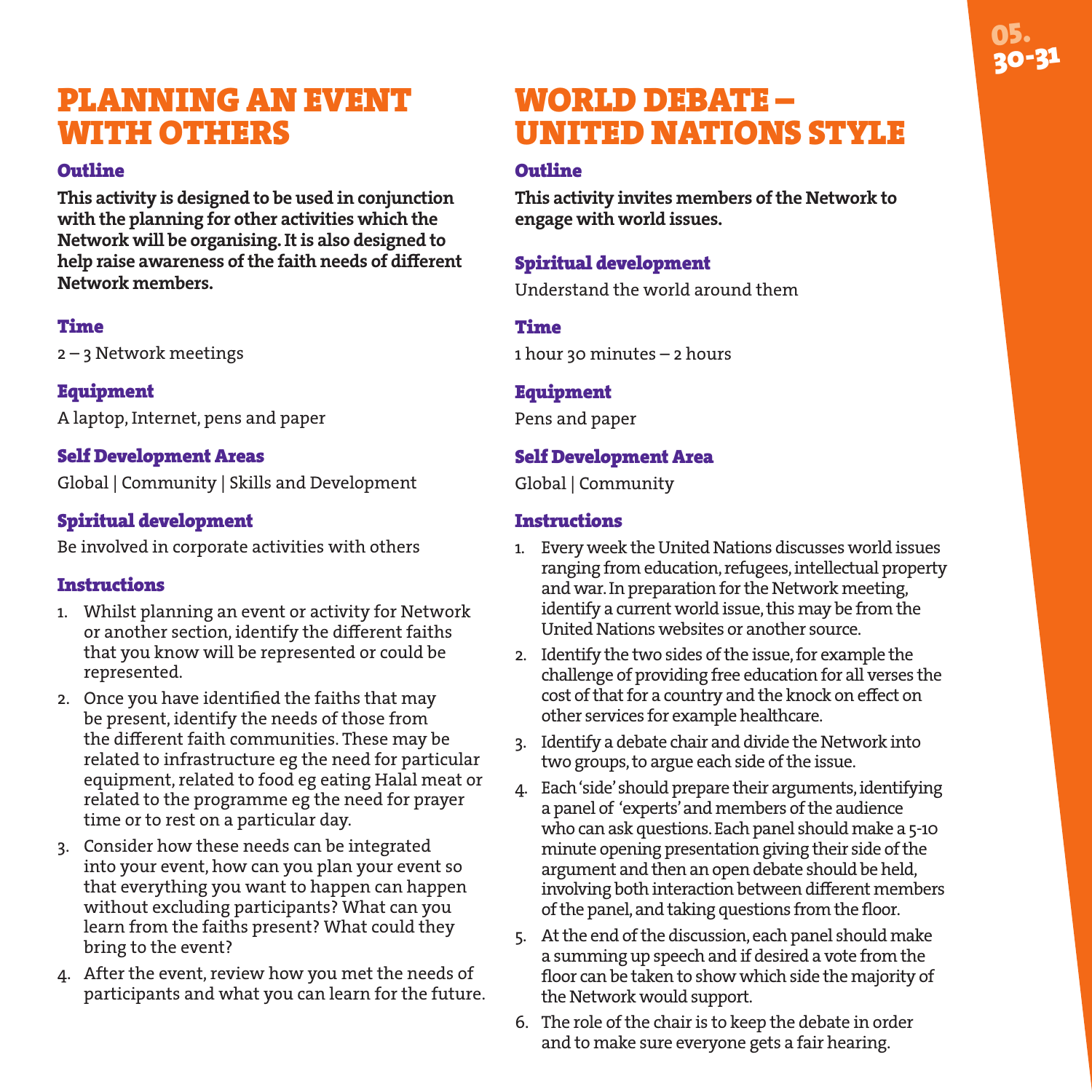# SUPPORT A CHARITY

#### **Outline**

This activity encourages members to take an active role in a community.

#### Spiritual development

Help to create a more tolerant and caring society

#### Time

Dependent on activity

#### Equipment

A laptop, Internet, pens and paper

#### Self Development Areas

Global | Community | Skills and Development

#### Instructions

- 1. Each member of your Network will be aware of different charities which need support locally, nationally and internationally. We can often feel disconnected from charities we choose to support because all we do is give them money. Local charities however often need practical help which enables people to feel more involved and also makes it possible to give to a charity in a different way by giving time rather than money. Identify a local charity; maybe one a Network member has connections with, and discuss with them a practical way the Network could help them. This might be a one off activity eg helping to redecorate a community centre or it might be a more regular activity, eg being responsible for a soup run once a month.
- 2. Go along and help in the way you have identified and then share with one another the experiences you have.

#### Do more

 $\rightarrow$  The essence of this idea could be taken much further. perhaps an overseas trip to a less economically developed country with an aid agency or involvement in campaigning with a charity.

# CREATE A LABYRINTH

#### **Outline**

This activity provides members with a chance to reflect and consider their own spiritual journey. Life and faith in particular are described by many as a journey. Labyrinths provide an opportunity to walk a journey, slowly and reflectively towards a focus (often a candle) in the middle and back again.

#### Spiritual development

Discover the need for spiritual reflection

#### Time

 $45$  min  $-1$  hour 30 min

#### Equipment

Masking tape, spray paint, stones, tent poles chalk, candle

#### Self Development Area

Community | Skills and Development

- 1. Think about an activity when you could creative a labyrinth for members to walk. This could be a Network meeting or maybe a County-wide event or camp.
- 2. Download a labyrinth design from www.scouts.org.uk/faith or search the web for a different design as over the years many different ones have been created.
- 3. Decide how you are going to create your labyrinth and be as creative as you can. You could mow it in a field on a campsite, use tape on the floor of your meeting place or lay it out using stones or tent poles (they don't have to have curves) on the ground.
- 4. Decide if you are going to use a focal point such as a candle and if so, place it at the centre of your labyrinth.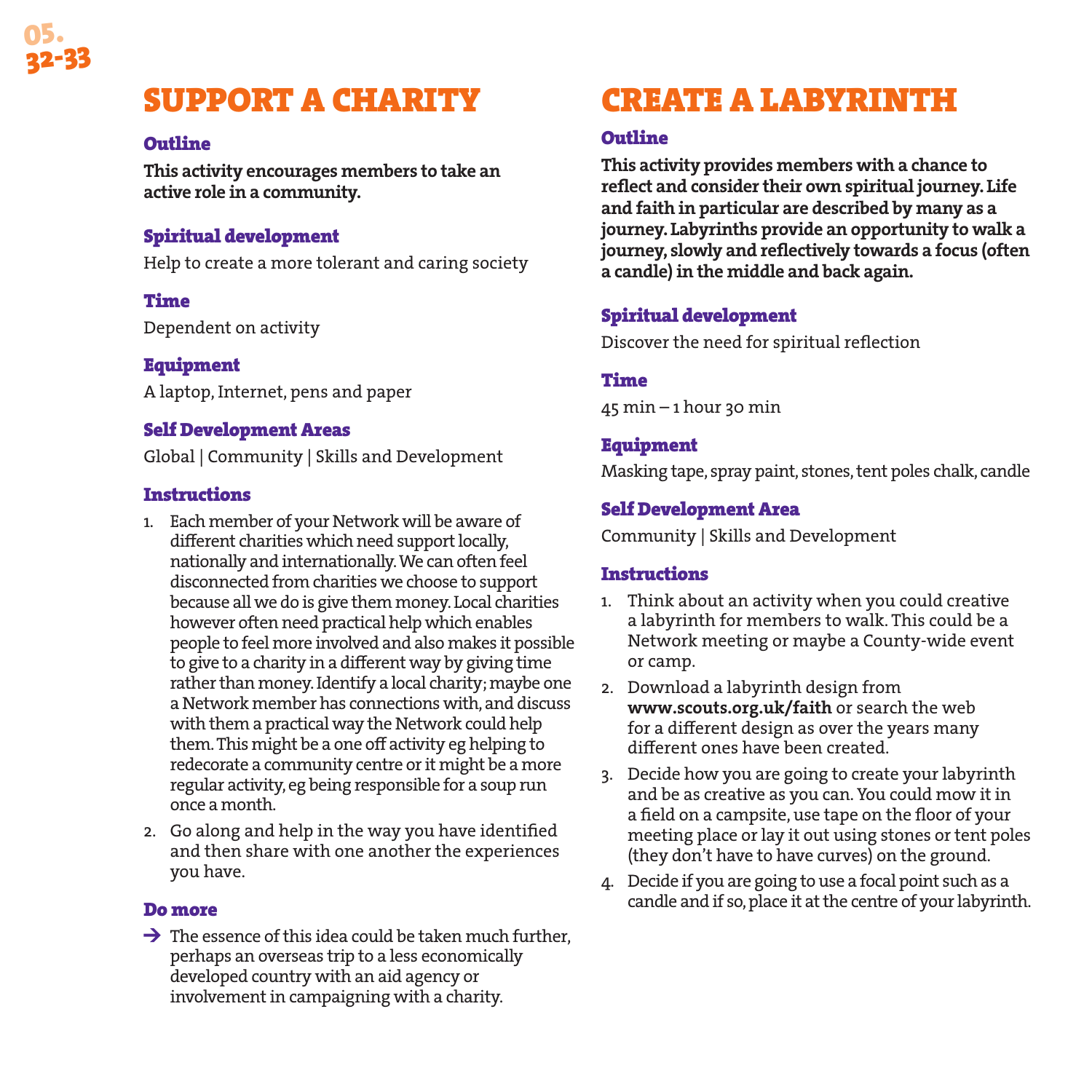- 5. Walk the labyrinth, leaving plenty of space between each person. Ideally it takes about 20 minutes to walk to the centre and back again. Don't worry about passing people on the labyrinth, but pass carefully and quietly so you don't interrupt their thoughts.
- 6. Once everyone has walked it, discuss how walking the labyrinth made them feel, and if appropriate, ask them to share their experiences with each other. Ask them to discuss:
	- What did you think about as you walked?
	- What did the focal point mean to you?
	- Did walking the labyrinth help you think about your life journey?
	- Did the labyrinth help you to think about your own faith, beliefs and attitudes?



Download a larger version of this diagram at www.scouts.org.uk/faith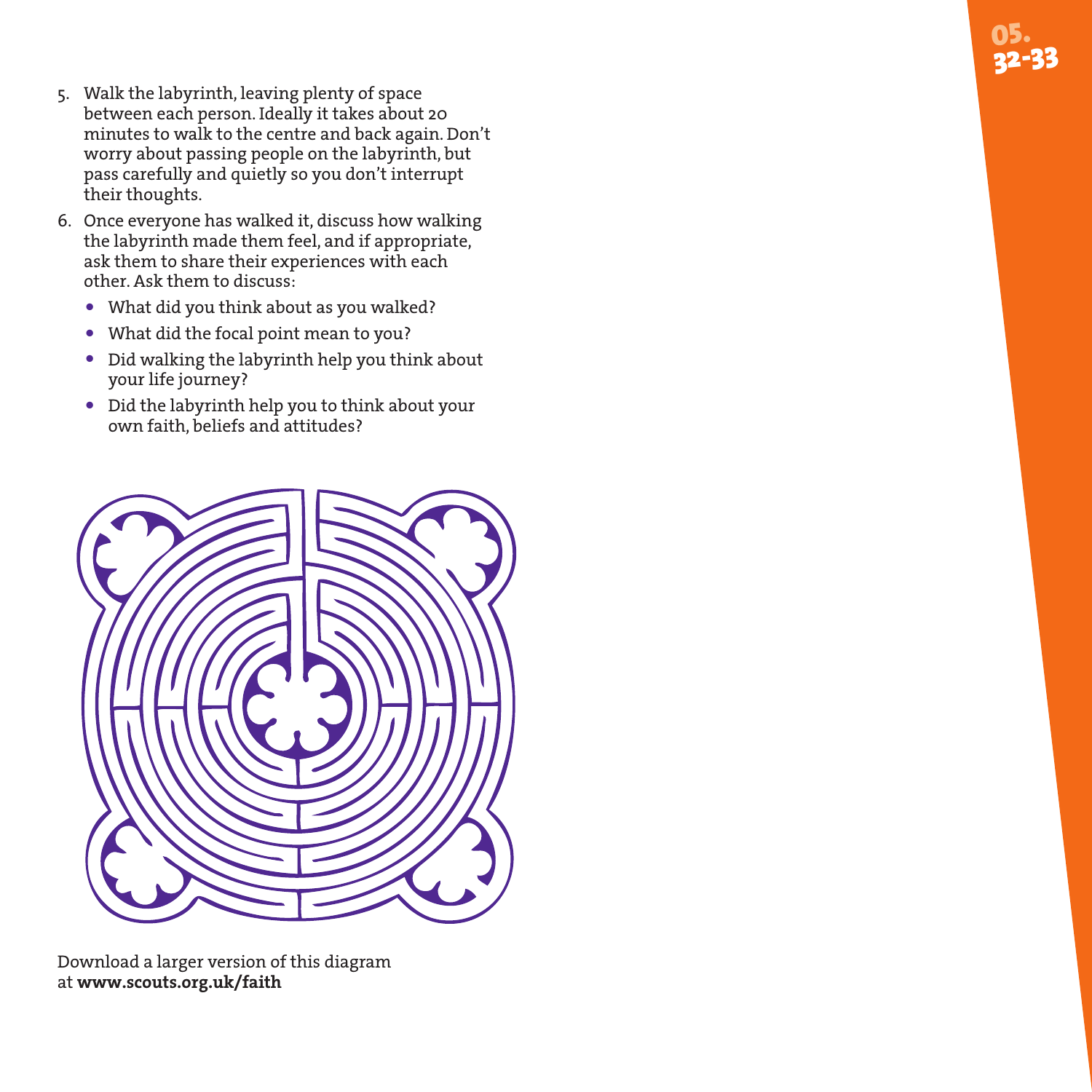34-35 06.

Faith events, such as Scouts' Own, have always been an important part<br>Faith events, such as Scouts' Own, have always been an important can of Scouting. However, for many leaders, organising a faith event can be challenging as they may feel they personally lack the expertise and knowledge to ensure that the occasion is truly inclusive and culturally appropriate for everyone. 06. **OG.**<br>THE INSECTION OF THE MANUS DEPARTMENT PATTERS OF THE PATTERS OF THE PATTERS OF THE PATTERS OF THE PATTERS OF THE PATTERS AND THE PATTERS AND THE PATTERS.

However it is vital to recognise that this is an opportunity for leaders to try new things, push the boundaries and to help young people to engage with spirituality in a direct and exciting way.

Indeed the planning of a faith event can be an adventure in itself. The real skill lies in consulting with as many people as possible, particularly from different faith backgrounds: drawing in diverse ideas and opinions and remembering that no one person holds all of the answers. Faiths and belief and the celebration of faith is a very personal thing and takes many forms in the world around us.

#### Choosing the format

This is the stage where you need to ask yourself what you want to get out of the event and most importantly what you want young people to learn from it.

Faith events can vary in form from the very formal (such as A Founder's Day Service) to the more relaxed (a nature walk for example) and also vary greatly in size from a small Scouts' Own/Group night activity, to a large County celebration. All of these events have a key place within the Balanced Programme.

#### Open to all

Once you have decided the aim of your event and your intended audience/participants, you need to ask yourself if it is open to all of them. It is very important that you make everyone feel comfortable at your event.

- Choose the date of your event carefully. Make sure that it does not exclude anybody. For example, check it does not fall on a Jewish Sabbath therefore excluding Jewish groups from travelling on that day or the evening before. By knowing your potential audience you can ensure that the timing works for everyone.
- Make sure that the running order and timings within your event schedule incorporate allowance for Muslim prayers for example and rituals around sunset and sunrise, which are important in many faiths.
- Also think about implications around food and drink – if that is part of your celebration you will need to carefully consider the menu. For example many Roman Catholics avoid eating meat on a Friday or Ash Wednesday.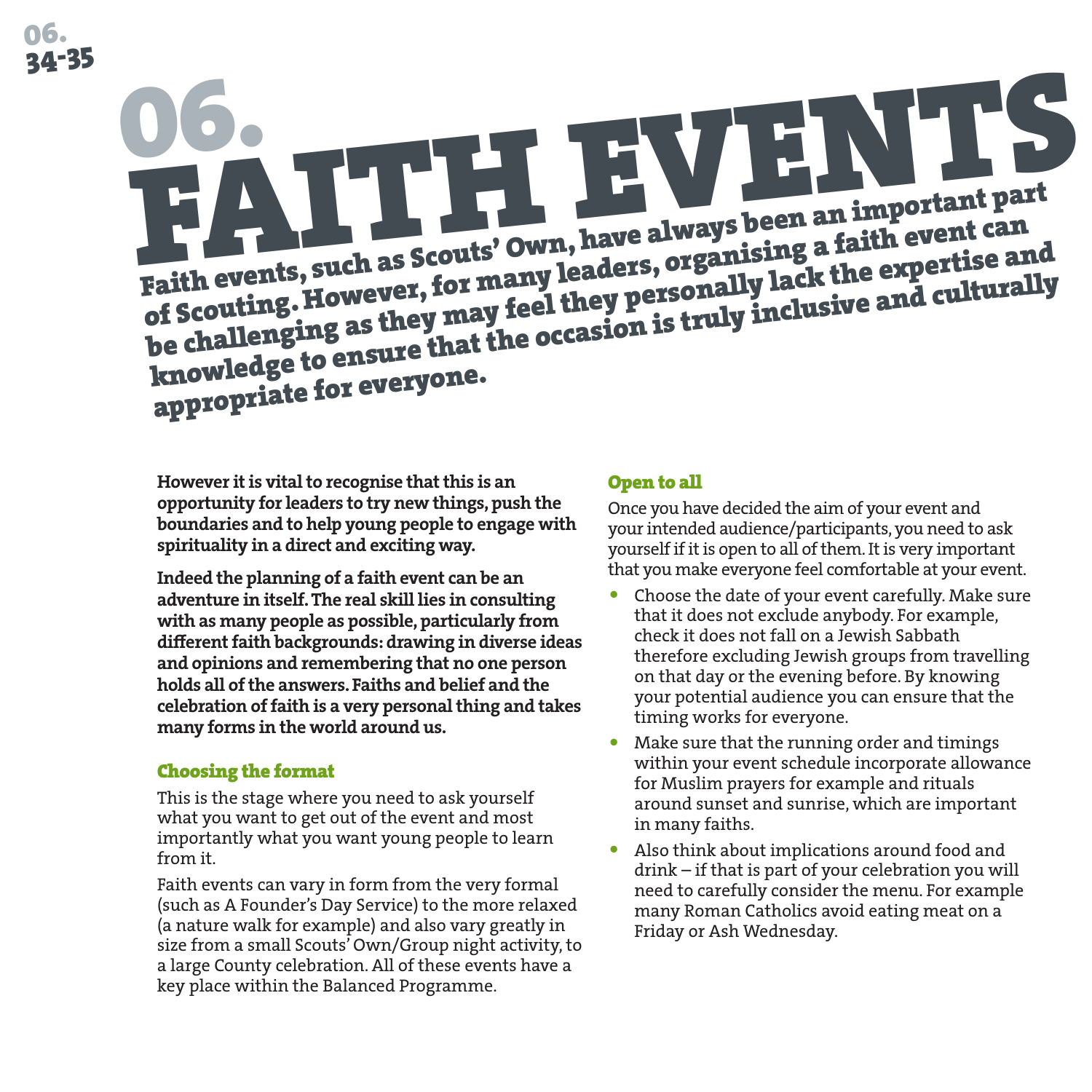- Be imaginative about your venue. A faith event<br>does not always need to be held in a faith buildi<br>it can be a field, on a river bank, within a hill for<br>in a theatre or a town hall etc. Indeed, dependin<br>on your local demog does not always need to be held in a faith building: it can be a field, on a river bank, within a hill fort, in a theatre or a town hall etc. Indeed, depending on your local demographic and time of year, the more open you are in choosing your venue the more likely it is that a variety of people will attend. For many reasons, an increasing number of parents may feel more comfortable in such a location than they would in a Church, a Temple or a Mosque for example. If you decide to organise your event in a faith building it is a good idea to send out some guidelines about the venue to inform visitors of expected behaviours and norms that may help them feel prepared for the visit eg removing shoes before going into a Hindu Temple or a Mosque.
	- Make sure that your event is accessible for people with different abilities in terms of having signers at the event for the hearing impaired, producing written material in large print and accounting for background colours as well as thinking about physical access to the space for those with mobility challenges. Your set up may also need to allow for carers to sit with young people.
	- Think about the dress code and the guidance you give during the event. For example, some faiths will remove their headwear during prayer and reflection, where some people are required by their faith to keep their heads covered. It may help simply to provide guidance at the start of the event and ensure that everyone can participate in a way that is appropriate to them.

• Think about the wording of any reading, songs or reflections. Understanding that some faiths reject all imagery, consider your audience when planning your venue or what may be present in the venue. This is another reason it is sometimes sensible to consider venues that are not faith buildings. Try to use words and phrases that encompass most beliefs. Where formal prayers or meditations are appropriate for example open with 'you may choose to bow your head, you may choose to close your eyes'.

#### What's the theme?

Choose a strong and fun theme for your event that can be incorporated into your section programme. Examples could include the following:

- Nature (Organise a day outdoors, hiking, scavenger hunts, picnics in order to appreciate the world around us)
- International (As a group pick and cook food from different countries, introduce games and religious activities from different parts of the world).

#### Getting young people involved

Your event should be planned in partnership with young people. Include them in all the planning stages, let them make some important decisions and ideally they should be the main deliverers of the event.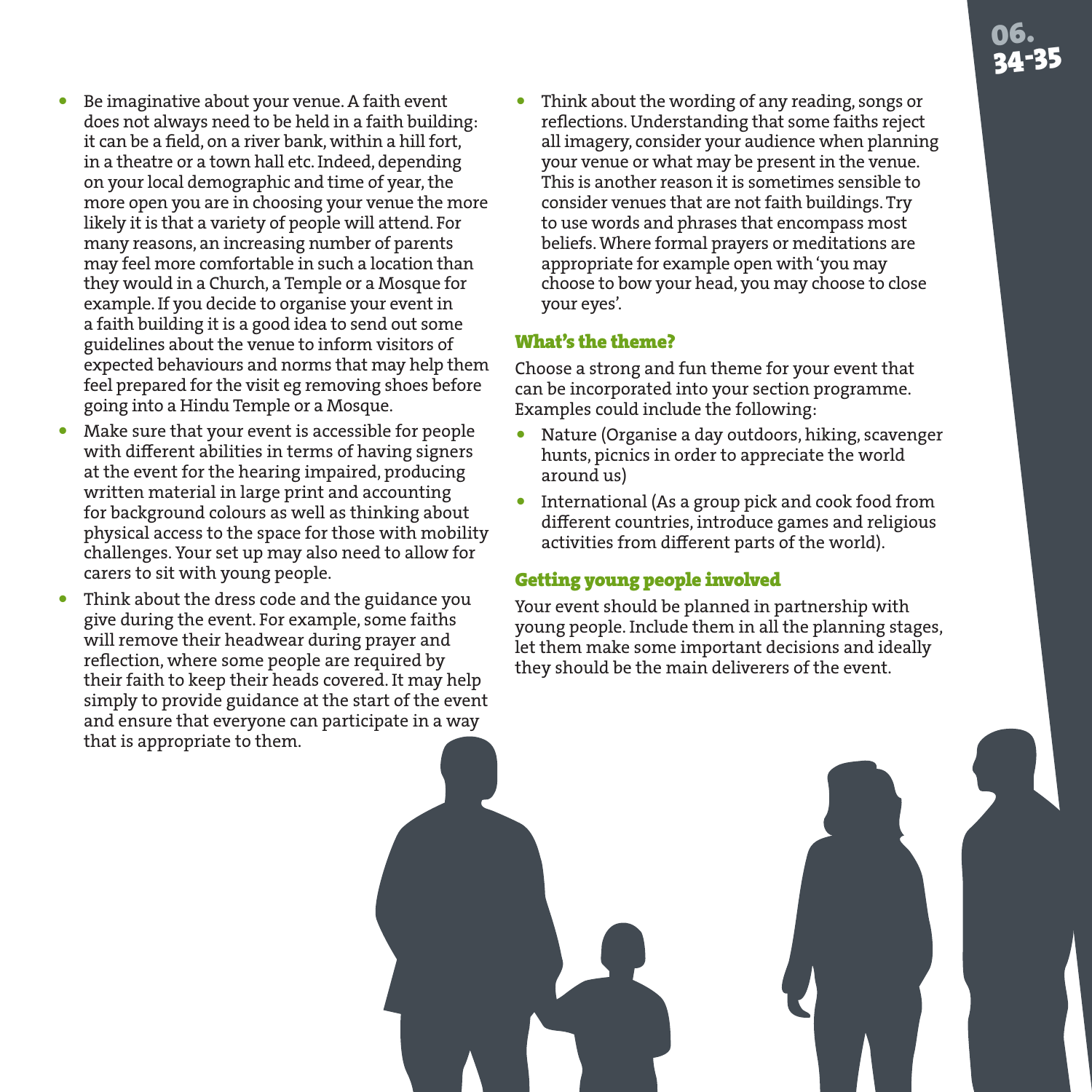36-37 07.

# All of the information in this resource, including links to further support and updates, can be accessed on our website: www.scouts.org.uk/faith 07. PURTHER HELP **AND SUPPORT PRIMARY SUPPORT AND SUPPORT PRIMARY SUPPORT AND SUPPORT AND SUPPORT AND SUPPORT AND SUPPORT AND SUPPORT AND SUPPORT AND SUPPORT AND SUPPORT AND SUPPORT AND SUPPORT AND SUPPORT AND SUPPORT AND SUPPORT AND SUPPO**

Programmes Online contains hundreds of programme ideas that you can use as part of your spiritual development activities. It can be viewed by logging in at www.scouts.org.uk/pol. There are also many other charity websites where you can seek further information.

Please share successful programmes with others by adding them to Programmes Online, and tagging them with relevant search terms, for example: 'Spiritual Development', 'Belief', 'Attitude', 'Values' and 'Relationships'.

Factsheets and guidance relating to spiritual development and faith could be found on www.scouts.org.uk under 'Support and Resources'.

#### Tell us about your successes

We are always looking to learn from and share example programmes and events. If you have run a successful celebration or Scouts' Own, and would like to share your event with the rest of Scouting, please email it to: diversity.inclusion@scouts.org.uk

#### Further support

Further resources are available from the Scout Information Centre at Gilwell Park on 0845 300 1818 or by emailing info.centre@scouts.org.uk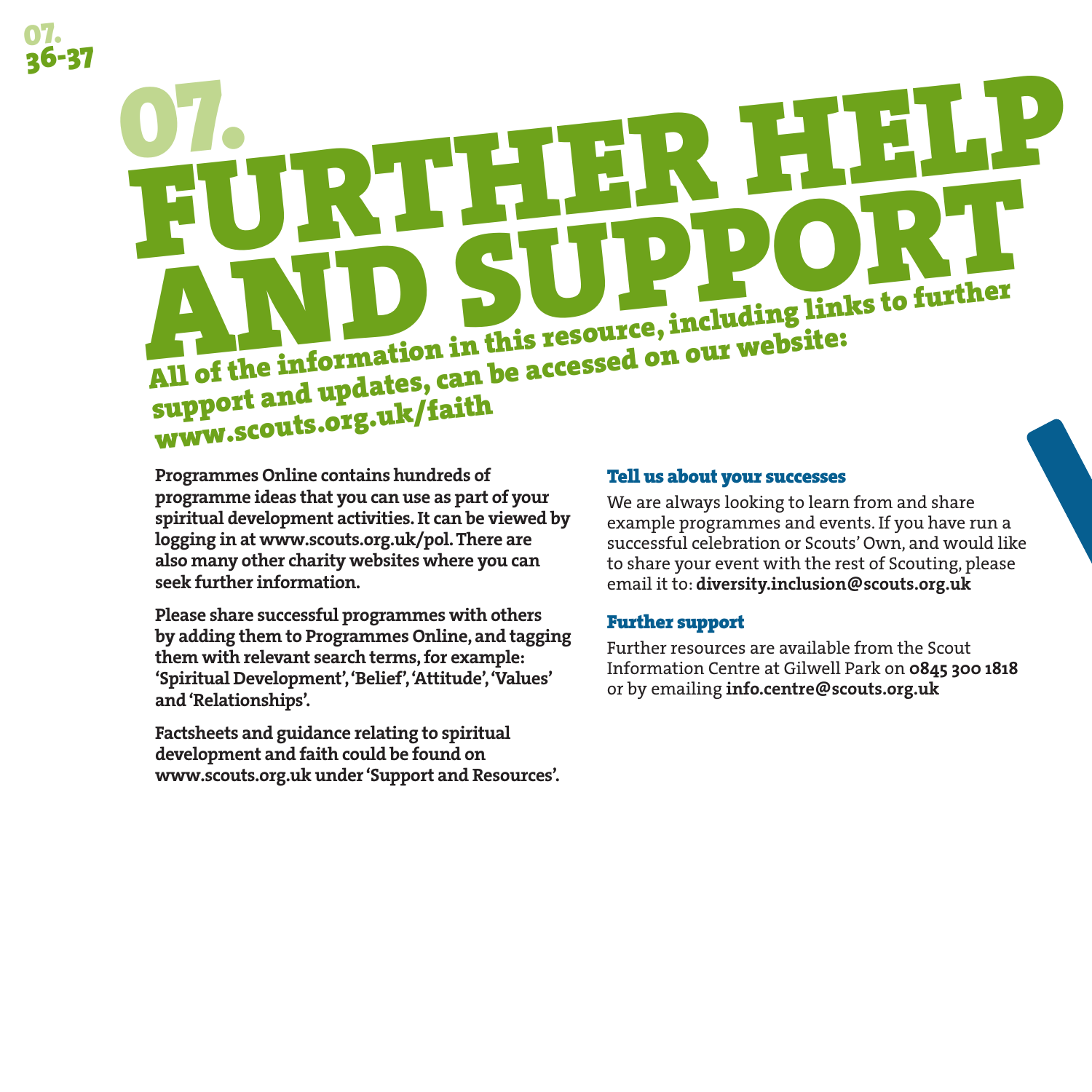